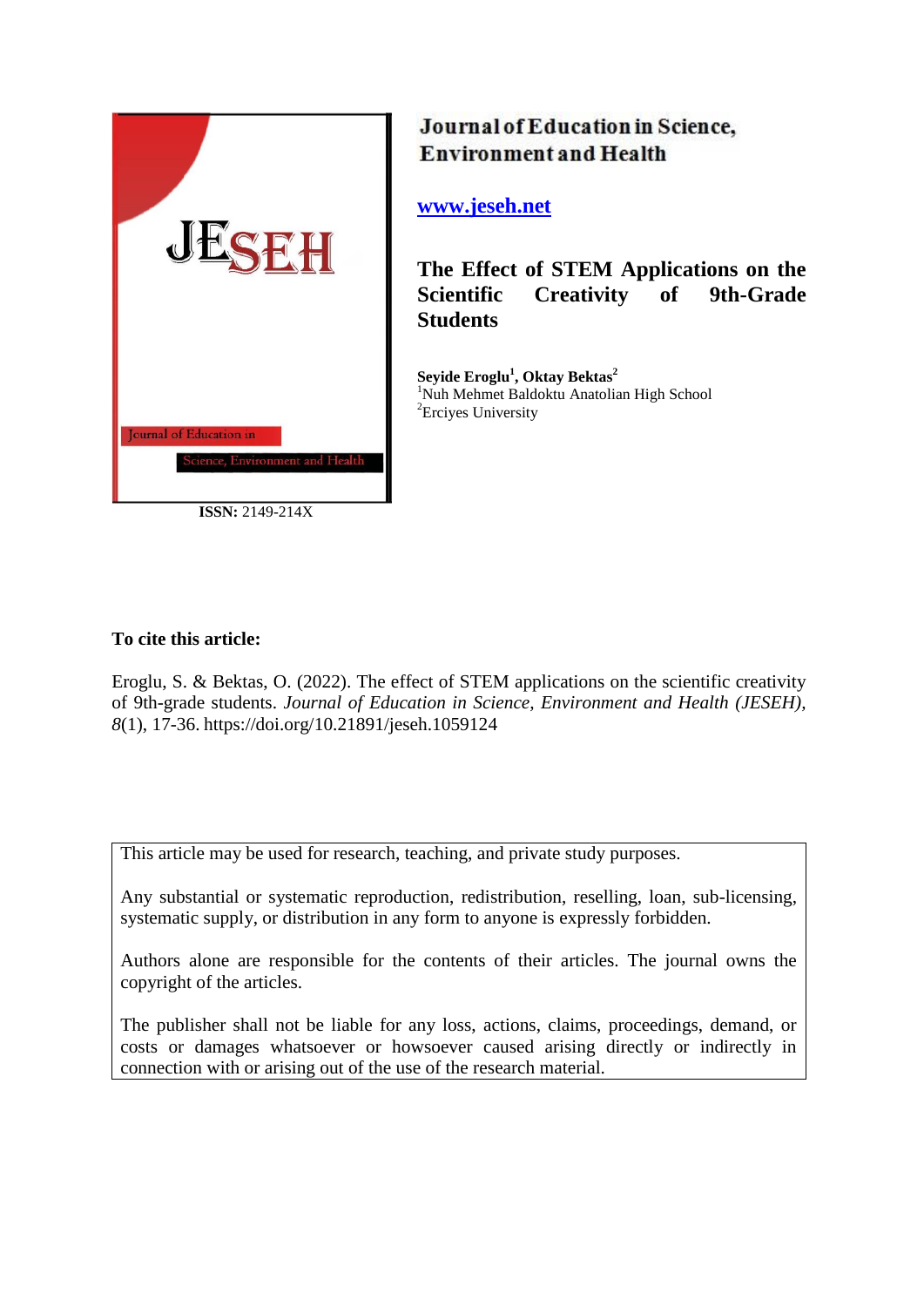

## **The Effect of STEM Applications on the Scientific Creativity of 9th-Grade Students**

**Seyide Eroglu, Oktay Bektas**

| <b>Article Info</b>                                                                                                | <b>Abstract</b>                                                                                                                                                                                                                                                                                                                                                                                   |
|--------------------------------------------------------------------------------------------------------------------|---------------------------------------------------------------------------------------------------------------------------------------------------------------------------------------------------------------------------------------------------------------------------------------------------------------------------------------------------------------------------------------------------|
| <b>Article History</b>                                                                                             | The study aims to investigate the effect of STEM applications designed for the                                                                                                                                                                                                                                                                                                                    |
| Published:<br>01 January 2022                                                                                      | atomic system and periodic system unit on the scientific creativity of 9th-grade<br>students. The exploratory sequential design, mixed research, is used in the study.<br>The pretest-posttest quasi-experimental design has been preferred for the                                                                                                                                               |
| Received:<br>23 August 2021                                                                                        | quantitative part of the study and the phenomenology design for the qualitative<br>part. The study lasted 12 weeks during the first semester of the 2016-2017<br>academic year. The sample of the study consists of 133 ninth-grade high school                                                                                                                                                   |
| Accepted:<br>01 January 2022                                                                                       | students. The study uses an experimental and a control group. The Scientific<br>Creativity Test was used as a data collection tool. Quantitative data were<br>analyzed using the independent samples t-test through the package program                                                                                                                                                           |
| <b>Keywords</b>                                                                                                    | SPSS 22. On the other hand, the qualitative data were analyzed using content<br>analysis. As a result of the study, a statistically significant difference was                                                                                                                                                                                                                                    |
| Experiential learning<br>theory<br><b>STEM</b> education<br>Scientific creativity<br>Atomic and periodic<br>system | observed to exist between the groups in terms of scientific creativity in favor of<br>the experimental group. In addition, the participants were determined to have put<br>forward many different and extraordinary thoughts with different perspectives.<br>Based on these results, including activities that will improve students' scientific<br>creativity in chemistry lessons is suggested. |

## **Introduction**

Creativity is a very old concept and cannot be easily defined because it cannot be observed directly (Lewis, 2005). Although there is no universal definition of creativity, there are some common points where different definitions come together. Considering these common points, the statements "unusual, original, cannot be evaluated with certain standards" draw attention to the concept of creativity (Boden, 1994). Creativity appears in different fields and includes different process steps (Glück et al., 2002). For example, creativity in the field of science is expressed as scientific creativity.

Torrance (1984) defined creativity as the ability individuals have to be sensitive to disruptions, changes, or incompatibilities in their environment; to identify the problems in their environment, and to produce solutions to these problems. Torrance (1984) highlighted issues related to scientific creativity such as presenting the problem situation clearly and listing different solution suggestions in the solution process. Scientific creativity can be expressed as creating new theories, organizing new experiments, and putting forward new ideas based on existing scientific knowledge (Hu & Adey, 2002; Moravcsik, 1981). Problem-solving hypothesizing, experimental design, and technical innovation are expressed as components specific to scientific creativity (Alexander, 1992; Lin et al., 2003). The steps in the process of scientific creativity are listed as recognizing the problem, ordering the solution suggestions, testing and determining the most appropriate solution, applying it, and finally accepting, rejecting, or revising it (Hu et al., 2013; Moravcsik, 1981).

To develop scientific creativity, teachers should support the use of open-ended questions. Therefore, students should be able to ask enough open-ended questions to solve a problem. Teachers should also encourage their students to use techniques such as brainstorming (Siew, et al. 2015). In addition, teachers should develop their students' critical thinking and product creation skills. In other words, to encourage creative thinking, teachers should enable their students to form hypotheses for the solution of a problem, design experiments, and enable them to follow technological developments (Lin, et al., 2003). For all these reasons, activities based on STEM education were used in this study.

Different studies are found in the literature on determining creativity (Guilford 1988; Torrance, 1990). The most widely known of these is the Torrance Tests of Creative Thinking Test (TTCT). It consists of two verbal and two modal parts, four in total. In addition, TTCT consists of the sub-dimensions of fluency, flexibility, and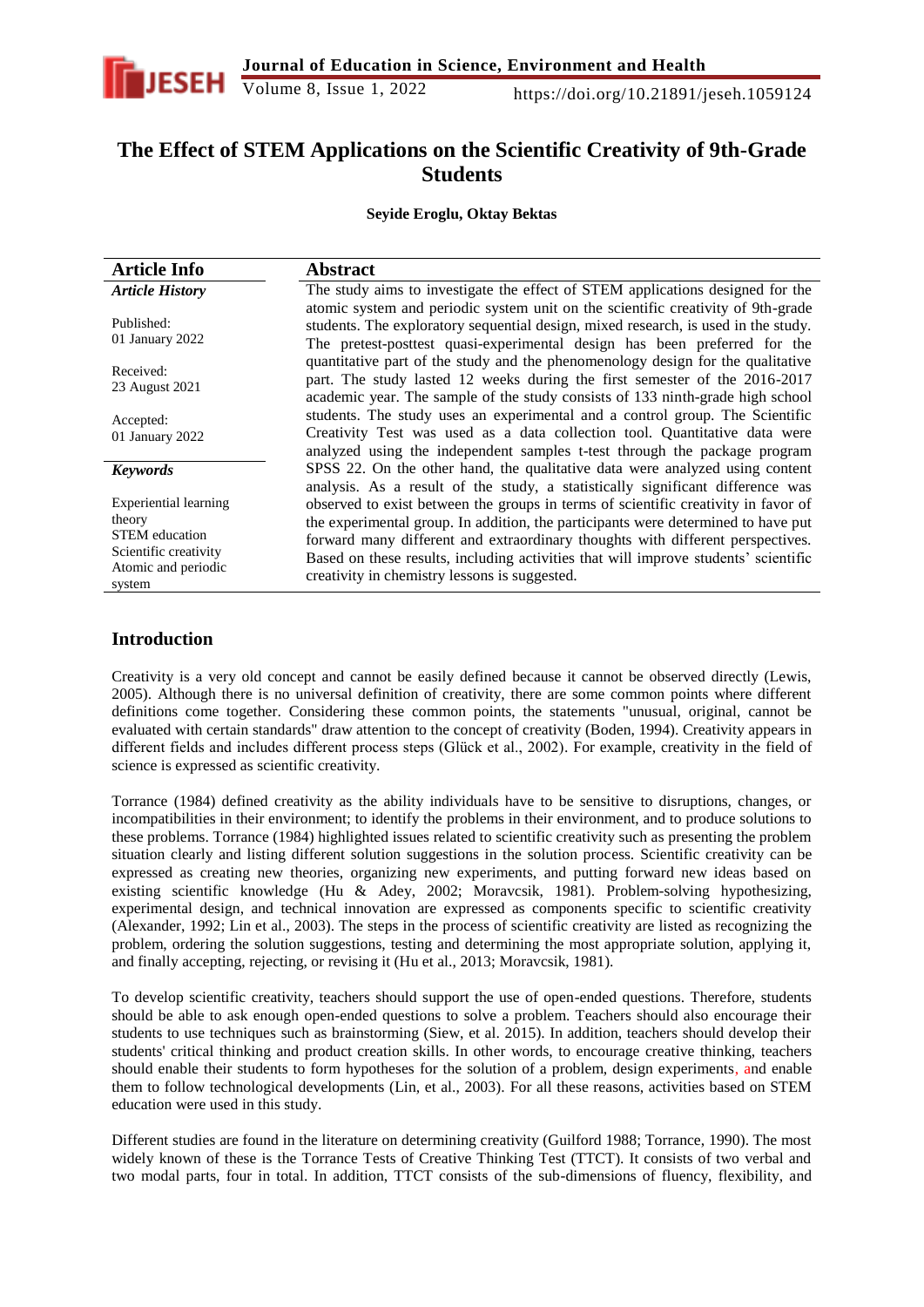originality (Chen et al., 2015). Because determining creativity in a specific field such as a scientific field is not possible with TTCT, the Scientific Creativity Test for Secondary School Students (SCT) was developed by Hu and Adey (2002) to determine students' creative thinking. SCT consists of seven open-ended questions, each measuring an aspect of scientific creativity (i.e., unusual uses, problem finding, product development, scientific imagination, problem-solving, science experimentation, and product design). Each question is evaluated in terms of the sub-dimensions of fluency, flexibility, and originality (Lin, et al., 2003).

Hu and Adey (2002, p.391) created the three-dimensional Scientific Structure Creativity Model (SSCM) to explain scientific creativity (see Figure-1). The SSCM consists of three basic dimensions: process, personal feature, and product. The dimension of the process is based on imagination and thinking. Imagination is one of the most basic features found in creative individuals. In the process, individuals think about the solution to the problem using their imagination. Thinking here is not in the form of convergent thinking (suggesting the most appropriate solution according to the available information) but divergent thinking (proposing the untested, different, or outside the existing solution). The dimension of the personal feature includes the sub-dimensions of fluency, flexibility, and originality. Fluency is defined as the ability to produce many solutions to the problem situation, while flexibility is defined as the ability to produce different solutions by looking at the problem situation from different angles. Finally, originality is expressed as being able to produce unique individual solutions for the problem situation. The dimension of the product consists of four sub-dimensions: technical product, scientific knowledge, scientific fact, and scientific problem. The creative product presented as a solution to the problem situation should have a technical infrastructure, scientific knowledge, and a structure that includes scientific facts (Hu & Adey, 2002).



Figure 1. Scientific structure creativity model (Hu & Adey, 2002)

Scientific creativity can be expressed as a driving force in the emergence of scientific developments. Therefore, young people with creative skills are needed for countries to develop economically and progress in the fields of science and technology by increasing their competitiveness (Martins & Terblanche, 2003; Selby et al., 2005). Educational environments need to be rearranged to raise young people with scientific creativity. In other words, environmental conditions must be made suitable for developing individuals' creativity skills. Improving individuals' environmental conditions is necessary for the classroom environment. When examining the related literature, classroom environments enriched with various tools are stated to be important for developing students' creativity skills (Kang et al., 2015; Urban, 2005).

Science classes have an important role in developing scientific creativity skills. In science lessons, students learn that science begins with curiosity, that imagination has an important place in scientific studies, and that a problem can have more than one solution. In this respect, science classes support the development of scientific creativity (Hadzigeorgiou et al., 2012; Moravcsik, 1981).

As a science class, chemistry is also an important lesson that can contribute to developing scientific creativity. One of the chemistry course aims is to raise creative individuals who learn by doing, question, are solution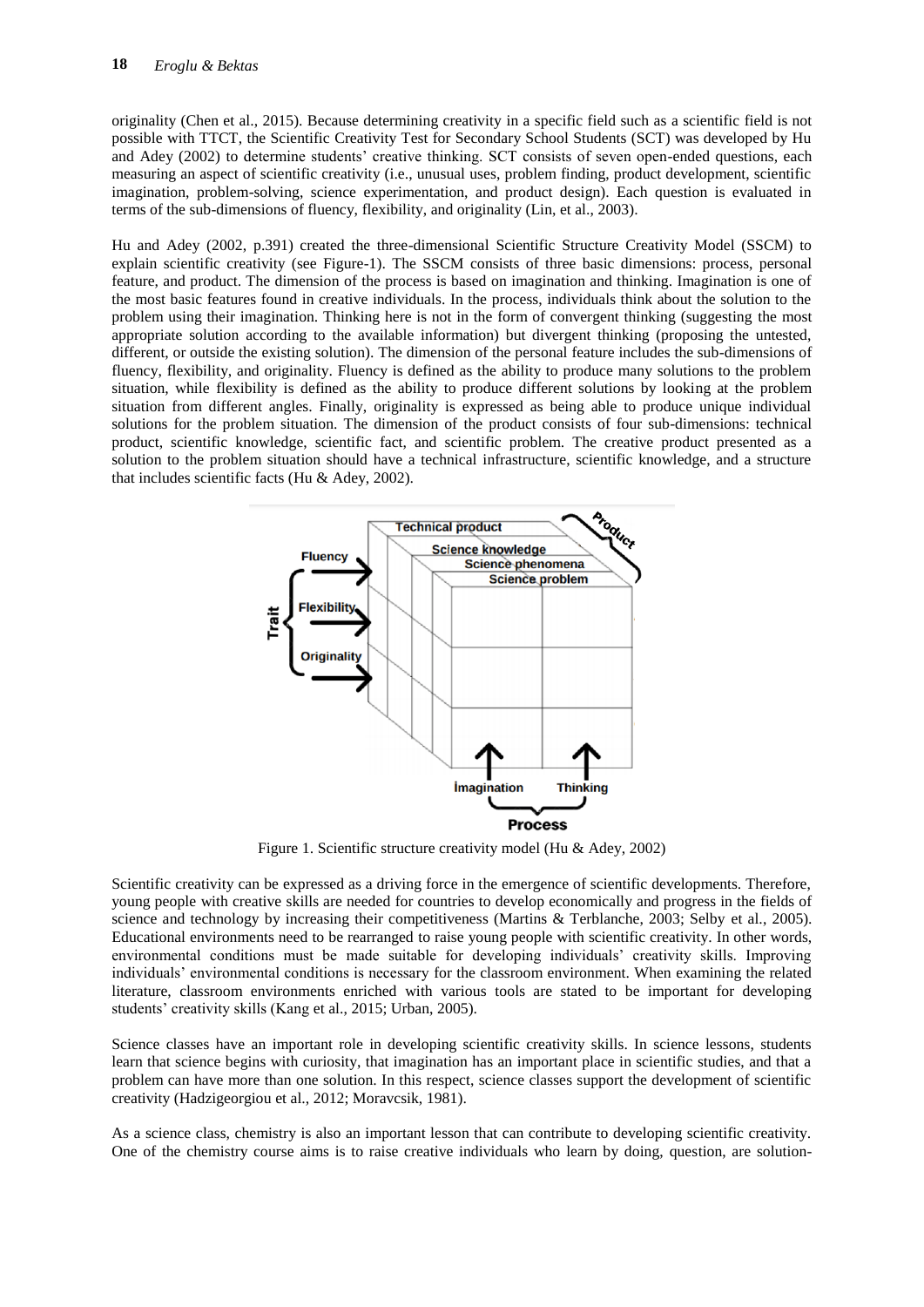oriented and curious and have scientific literacy (Daud et al., 2012). Therefore, this study has adopted the idea that students' scientific creativity can be developed in chemistry.

When examining the related literature, different learning strategies are seen to have been used to develop scientific creativity in science lessons (e.g., Semmler & Pietzner, 2017). As an interdisciplinary approach, STEM education is among the strategies used to develop scientific creativity (Barry & Kanematsu, 2006; Barry et al., 2017; Henriksen, 2014; Kanematsu & Barry, 2016; Walsh et al., 2013).

STEM is the abbreviation for the disciplines of science, technology, engineering, and mathematics (Dugger, 2010, p. 2). STEM is an innovative approach in the field of education based on the integration of these four main disciplines (English, 2017; White, 2014). The philosophical foundations of STEM education are based on the constructivist approach (Kelley & Knowles, 2016). Constructivism puts the student at the center of the learning process and is an approach in which the teacher guides the process. Constructivism wants students to take an active role in the learning process and advocates the development of creativity skills (Fosnot, 2013). This philosophical approach is suitable for the nature of STEM, which is based on learning by experience (Nuangchalerm, 2018), and the nature of scientific creativity based on generating many different solutions to real-life problems (Barry & Kanematsu, 2006). In addition, because the 5E (engage, explore, explain, elaborate, evaluate) learning cycle model is a useful and frequently preferred learning model especially in science and chemistry lessons, STEM applications have been decided to be integrated into the 5E learning cycle model (Bybee & Landes, 1990).

Many studies are found in the literature on the positive effects of STEM in the field of education (Cole  $\&$ Mathilde, 2008; Ostler, 2012; Van Soom & Donche, 2014). These studies stated the integration of different disciplines into courses will increase students' academic achievement, contribute to their meaningful learning, and increase their motivation toward lessons (Van Soom & Donche 2014). STEM has also been underlined to play an important role in the development of 21<sup>st</sup>-century skills such as critical thinking, problem-solving, and creativity (Wang, 2012).

In addition to those mentioned above, the literature has emphasized learning environments supported by STEM education to increase scientific creativity in students (e.g., Walsh et al., 2013). Kanematsu and Barry (2016) argued that all countries wanting to get stronger should develop scientific creativity with STEM education. Barry and Kanematsu (2006) stated the field of chemistry to be important for society and many things in daily life to be related to chemistry. This is why chemistry teachers need to turn their lessons into scientific experiences and encourage scientific creativity in the laboratory. Based on all these, STEM education is used in this study to improve students' scientific creativity. As the subject, the "Atomic and the Periodic System" course has been chosen. When examining the contents of the atomic and periodic system unit, most topics are seen to be abstract and to not allow exceeding the ideas put forth (e.g., coming up with many different and original ideas about atomic models and the periodic table is not possible in a scientific framework) (Azizoğlu et al., 2015). The aim is to examine whether students' scientific creativity can be improved in a subject involving abstract concepts and limitations using STEM-based lesson activities. Conducted to reveal the effect of STEMbased lesson activities on students' scientific creativity, the study seeks answers to the questions "What is the effect of STEM applications on ninth-grade students' scientific creativity scores?" and "What are the students' thoughts about scientific creativity?"

#### **Method**

#### **Research Model**

This study uses the explanatory sequential design, a mixed research method, taking into account the classifications of Creswell and Plano Clark (2007). The study uses the pretest-posttest control group quasiexperimental design for collecting the quantitative data. The phenomenology design has been used to collect the qualitative data of the study. Phenomenology offers the researcher the opportunity to examine people's existing event experiences in depth (Van Manen, 2007). Researchers can interpret participants' views of the participants using the hermeneutic model of phenomenology (Van Manen, 2007). This study prefers hermeneutic phenomenology to interpret the effect of STEM-based applications on students' scientific creativity based on the participants' experiences.

#### **Participants**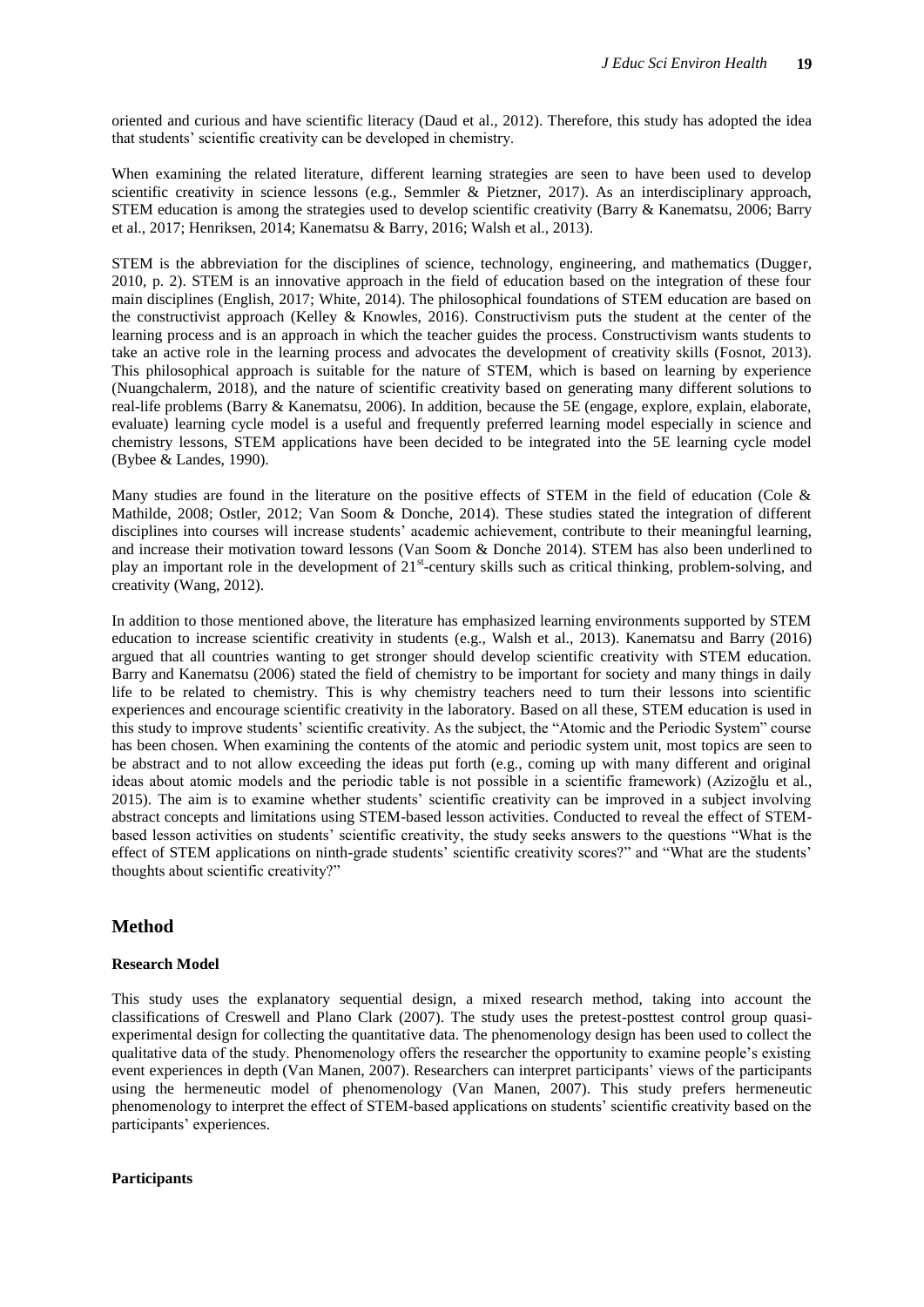The target population of this study is all 9<sup>th</sup>-grade students in the Kocasinan district of Kayseri Province in Turkey. The accessible population is the  $9<sup>th</sup>$ -grade students in the Kocasinan district. To generalize the accessible population, the number of  $9<sup>th</sup>$ -grade students in the accessible population was determined first, and at least 10% of this number was reached (Tabachnick & Fidell, 2013). Cluster sampling was preferred in the study. Cluster sampling is based on the inclusion of groups that are similar in some respects in the accessible population (Thompson, 1990). In this study, the existing classes in the accessible population were accepted as clusters. Therefore, four classes from the clusters in a school in the accessible population were included in the study.

The sample of the study consists of 133  $9<sup>th</sup>$ -grade students studying at an Anatolian High School that the first researcher could easily access; the experimental group has 68 students and the control group has 65. Qualitative data were collected using easily accessible case sampling, a type of purposeful sampling. With this sampling, researchers prefer participants who are appropriate in terms of time and location and who also want to participate in the study voluntarily (Merriam, 2013). In the findings section, participants in the experimental group are represented by the letter "E". In this study, the researchers used the statements of the participants in the experimental group for qualitative data, as they tried to prove the effectiveness of the practices in the experimental group on scientific creativity.

#### **Data Collection Tools**

This study uses the 7-item Scientific Creativity Test for Secondary School Students (SCT) developed by Hu and Adey (2002). The researchers examined the Turkish version of the test (Atasoy et al., 2007) and adapted the test questions to the "Atomic and Periodic System" unit. The pilot application of the draft test was carried out by the first author to determine the understandability of the questions. The pilot study was applied to 69 tenth-grade high school students (48 girls and 21 boys).

The results obtained from the pilot study were presented to the opinions of three science educators, and the necessary corrections and changes were made to the test questions. For example, regarding Question 7, the students were determined to be unable it present creative ideas and to have been affected by the examples given under the questions. Accordingly, the question "Please design an atomic model that can best describe the internal structure of an atom by considering the model that appears in your mind when the atom is mentioned. Draw the picture of the model you have designed and indicate the name and function of each part" was changed completely to "Design an experimental setup for proving the conservation of mass. Describe each step of the experiment using pictures or figures. Write down the names of each implement or base substance in the setup".

In addition, the statement "How did people from ancient times treat their illnesses?" was removed from the second question and the statement "How will people treat their illnesses in the future?" was added. In addition, in the study, the Cronbach alpha reliability coefficient was calculated as .823 to determine the reliability of the scores obtained from the BYT. Therefore, researchers have determined that the scores of the participants reflect reality at the level of .823 (Pallant, 2016).

#### **Data Collection Process**

The necessary official permissions have been obtained for each stage of the study. The data were collected in the first semester of the 2016-2017 academic year. SCT was applied as a pretest (pre-SCT) at the beginning of the study and as a posttest at the end (post-SCT). Course applications were carried out by a chemistry teacher, not the researchers. The first researcher conducted teacher training on STEM activities before the pretest was applied. The practicing teacher did not have any previous knowledge about STEM education. The first researcher gave him one-week training.

The teacher was also supported with written documents related to STEM education. Throughout the application, the first researcher helped the teacher of each group. A research assistant in science education took classes as an observer to observe the teacher. Lessons were conducted in both the experimental and control groups as prescribed by the chemistry course curriculum. The treatment took eight weeks. Teacher training, pretests, treatment, project presentations, and posttests were conducted over a total of 12 weeks.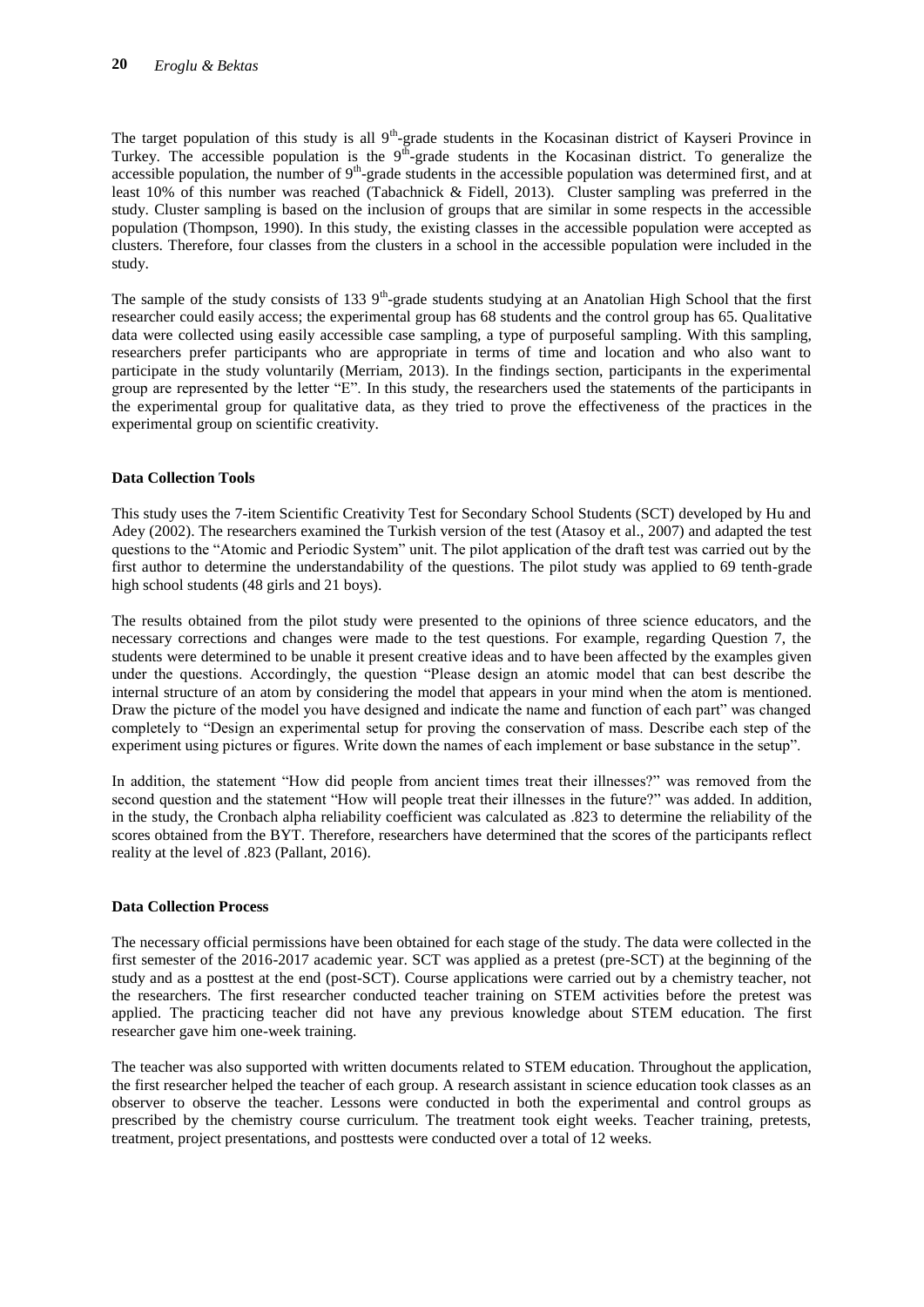#### **Treatment**

The application process consisted of 16-course hours, two hours per week. In addition, the presentation of the project studies was made in the ninth week. In the experimental group, lessons on the atomic and periodic system were conducted using the disciplines of STEM education. While integrating STEM into the lessons, chemistry was focused on, and at least one of the other disciplines (technology, mathematics, and engineering) was included with the course integration being carried out according to the steps in the 5E learning cycle model. In the STEM activities created to develop students' creativity, the attempt was made to present learning environments with visuals and the support of digital resources. In addition, the attempt was made to support students' creativity through activities that encourage students to research and view a situation from different angles. The weekly distribution of STEM activities associated with the 5E learning cycle model, dimension of STEM, and scientific creativity is shown in Table 1.

| Week           | <b>STEM</b> activity | 5E        | Dimension of STEM                  | Association with Scientific Creativity                                           |
|----------------|----------------------|-----------|------------------------------------|----------------------------------------------------------------------------------|
|                | <b>Black Box</b>     | Explore   | Science, technology,               | Identifying<br>solution<br>numerous                                              |
|                |                      |           | engineering,<br>and<br>mathematics | suggestions for predicting objects in the<br>box (fluency)                       |
|                |                      |           |                                    | Model creation (originality)                                                     |
| $\overline{2}$ | Einstein's Big       | Elaborate | Science<br>and                     | Emphasis on how scientists use their                                             |
|                | Idea                 |           | technology                         | in<br>creativity<br>their work<br>(fluency,                                      |
|                |                      |           |                                    | flexibility, and originality)                                                    |
| 3              | Democtritus'         | Engage    | Science<br>and                     | Making<br>inferences<br>about<br>how                                             |
|                | ideas about the      |           | mathematics                        | Democtritus' ideas about the atom were                                           |
|                | atom                 |           |                                    | formed (fluency and originality)                                                 |
| $\overline{4}$ | Project_1            | Evaluate  | Science, technology,               | Creating<br>products<br>using<br>different                                       |
|                | (subatomic           |           | engineering,<br>and                | materials (originality)                                                          |
|                | particles)           |           | mathematics                        |                                                                                  |
| 5              | Atomic models        | Explore - | Science<br>and                     | Supporting students in making original                                           |
|                | (Dalton,             | Explain   | technology                         | drawings that contain many ideas about                                           |
|                | Thomson, and         |           |                                    | the structure of the atom (fluency and                                           |
|                | Rutherford)          |           |                                    | originality)                                                                     |
| 6              | Classification       | Explore - | Science, technology,               | Students are expected to make different                                          |
|                | of the elements      | Explain   | and mathematics                    | based<br>classifications<br>on<br>elements'                                      |
|                |                      |           |                                    | different physical/chemical<br>properties                                        |
|                |                      |           |                                    | (fluency, flexibility, and originality)                                          |
| 7              | 4D element           | Elaborate | Science<br>and                     | Enabling students to create different                                            |
|                |                      |           | technology                         | compounds by combining<br>different                                              |
| 8              | Project 2 (My        | Evaluate  | Science, technology,               | elements (fluency and originality)<br>Asking students to choose one of the first |
|                | favorite             |           | engineering,<br>and                | 20 elements in the periodic table and                                            |
|                | element)             |           | mathematics                        | design a model for their chosen element                                          |
|                |                      |           |                                    | (fluency, flexibility, and originality)                                          |
| 9              | Project<br>3         | Evaluate  | Science, technology,               | Asking students to design periodic tables                                        |
|                | (Periodic table      |           | engineering,<br>and                | different<br>using<br>materials<br>(fluency,                                     |
|                | design)              |           | mathematics                        | flexibility, and originality)                                                    |
|                |                      |           |                                    |                                                                                  |

Table 1. Distribution of STEM activities by week

This study is based on the Scientific Structure Creativity Model (SSCM). Activities were designed by taking into account the dimensions expressed in this model. In the control group, courses were carried out by traditional methods in line with the objectives in the chemistry curriculum. The methods, techniques, and learning tools used by the teacher in her class were used. Although the science program adopted a studentcentered approach, the teacher took a more teacher-centered approach. For instance, only textbooks and smartboards were employed in the lessons. In addition, no experiments were performed in the courses. The teacher explained the lessons with lecturing and solved the sample questions in the textbook. The teacher wrote some parts on the board, then the students wrote what was on the board in their notebooks.

#### **Power and Effect Size**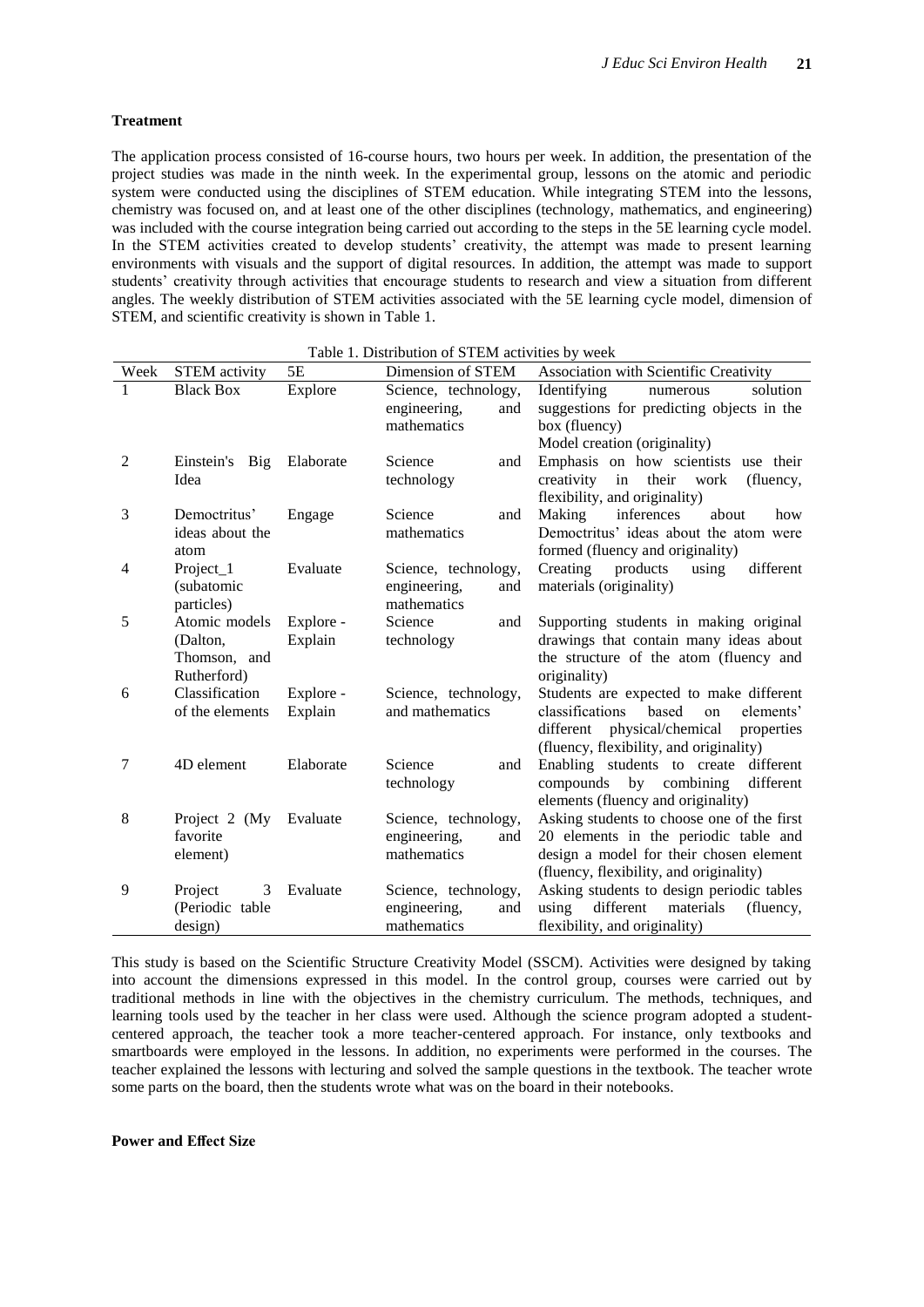The minimum number of samples required in the study was calculated as 102 using GPower 3.1.9.4 program. For this aim, the level of significance ( $\alpha = .05$ ), the calculated power ( $p = 0.80$ ), and the effect size (d = 0.5) was determined at the beginning of the study (Cohen et al., 2003; Hinkle et al., 2003). In this study, the number of participants was 133 and therefore, more than the minimum number of samples. The calculated power was compared with the observed power of the study obtained by the GPower 3.1.9.4 program. Also, the effect size at the beginning of the study was compared with the effect size at the end of the study. Therefore, the generalisability of the study to the accessible population was discussed in terms of external validity. The effect size at the end of the study was calculated using the effect size calculator excel file on the cem.org site.

### **Data Analysis**

**Quantitative data analysis**. Quantitative data were analyzed using the SPSS-22 package program. To decide whether parametric tests can be used or not, the normal distribution was first checked (Pallant, 2016). For this purpose, the Kolmogorov Smirnov test was used as the sample size is over 50 (Pallant, 2016). Secondly, whether the arithmetic means, mode, and median values (measures of central tendency) are close to or equal to each other was checked to test the normal distribution (George & Mallery, 2001). Thirdly, whether or not the skewness and kurtosis values were between -1 and +1 was checked (Tabachnick & Fidel, 2013). In addition, the assumptions of adequate sample and homogeneity of the variances between groups (Levene test) were met (Pallant, 2016). After the assumptions were seen to be met, the research question was answered using the independent samples t-test (Pallant, 2016). A significance level of  $p > 0.05$  was taken as the basis in the statistical analysis.

**Qualitative data analysis.** Qualitative data was analyzed obtained from the participant expressions and drawings in the SCT using content analysis (Marshall & Rossman, 2006). Codes and categories were created for the students' responses. Taking into account the studies in the literature (e.g., Deniş Çeliker & Balım, 2012), the codes for each question were collected together. Therefore, they coded openly. At the next stage, they collected the codes under categories, taking into account the causal connections between the codes. Thus, they did axial coding (Corbin & Strauss, 1990). The categories were created taking into account the scientific creativity dimensions of Hu and Adey (2002). Therefore, themes are fluency, flexibility, and originality. Authors have reached a consensus on categories and codes. Since the scientific creativity test covers the trait dimension, the other two dimensions of creativity were ignored.

Three different sub-scores were calculated for Questions 1, 2, 3, and 4 about fluency, flexibility, and originality. While calculating the fluency sub-score, the answers given by the participants unrelated to their qualifications regarding the questions were counted. Participant expressions were categorized to calculate the flexibility subscore. Participants received a score of 1 for each category in which their answers (codes) were included. To calculate the originality sub-score, the participant codes were scored based on the percentage of repetition. A sub-score of 2 was assigned for answers with a repetition frequency of less than 5%, of 1 for answers with a repetition frequency of 5-10%, and of 0 for answers with a repetition frequency of more than 10% (Deniş Çeliker & Balım, 2012). In Tables 2-5 below, the categories and codes for the fluency and flexibility for Questions 1-4 are listed in each respective table.

| Table 2. Question 1. Categories and codes created for muency and hexibility |                                                  |  |  |  |
|-----------------------------------------------------------------------------|--------------------------------------------------|--|--|--|
| Category                                                                    | Codes                                            |  |  |  |
| Modeling                                                                    | Chemistry modeling                               |  |  |  |
|                                                                             | Modeling states of matter                        |  |  |  |
|                                                                             | Atomic structure                                 |  |  |  |
|                                                                             | Creating an atom model                           |  |  |  |
| Experimental                                                                | Establishing an experimental setup               |  |  |  |
| Features of the ping-pong ball                                              | Physical-chemical properties of a ping-pong ball |  |  |  |
| Used in Physics, Biology, and                                               | Use in physics                                   |  |  |  |
| Astronomy                                                                   | Use in biology                                   |  |  |  |
|                                                                             | Use of Astronomy                                 |  |  |  |
| Material making                                                             | Chemistry material making                        |  |  |  |
| Lecture                                                                     | Atomic calculations                              |  |  |  |
|                                                                             | Historical development of the atom               |  |  |  |

Table 2. Question 1: Categories and codes created for fluency and flexibility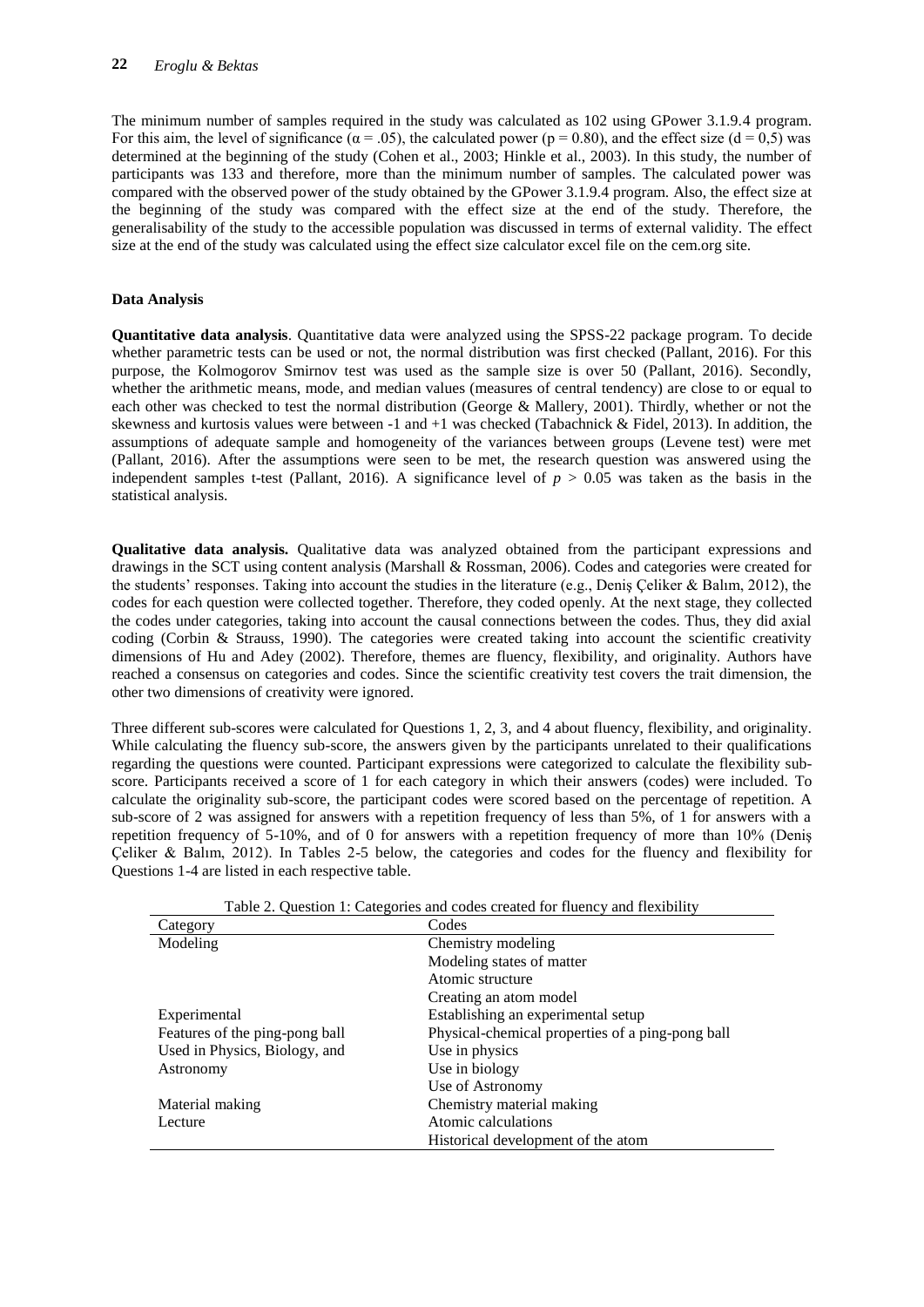| Category                          | Codes                                   |
|-----------------------------------|-----------------------------------------|
| Past life                         | Dinosaurs                               |
|                                   | Daily life in ancient times             |
| Future life                       | Life in the future                      |
|                                   | Technology in the future                |
| Discovery                         | Past discoveries                        |
|                                   | Future discoveries                      |
| The beginning of life             | The beginning of humanity and the world |
| Health                            | Health in the past                      |
|                                   | Health in the future                    |
| Scientists and scientific studies | Structure of the atom                   |
|                                   | <b>Scientists</b>                       |
| Mysterious events                 | Egyptian pyramids                       |
| Past events                       | History of the Turks                    |
|                                   | Ottoman period                          |
|                                   | The beginning of Islam                  |

| Table 3. Question 2: Categories and codes created for fluency and flexibility |  |  |  |
|-------------------------------------------------------------------------------|--|--|--|
|                                                                               |  |  |  |

|  | Table 4. Question 3: Categories and codes created for fluency and flexibility |
|--|-------------------------------------------------------------------------------|
|  |                                                                               |

| Category                    | Codes                              |
|-----------------------------|------------------------------------|
| <b>Elemental Properties</b> | Changing elements' location        |
|                             | Examples of elements               |
|                             | Changing the names of the elements |
| Visually impaired           | Braille for the visually impaired. |
|                             | With sound and light               |
| Functional / electronic     | Electronic                         |
|                             | Tactile feature                    |
|                             | Coded                              |
|                             | Smart device application           |
|                             | Interactive                        |
|                             | Usage in different places          |
| Different criteria          | Different size and dimension       |
|                             | Different shapes                   |
|                             | Secret alphabet                    |
|                             | Fragrant                           |
| Instructive                 | Game                               |
|                             | Instructive                        |
|                             | <b>Humorous</b>                    |
| Visual richness             | Different coloring                 |
|                             | Enriched with visuals              |

Table 5. Question 4: Categories and codes created for fluency and flexibility

| Earth / Planet<br>Changes regarding Earth and planets.<br>The balance would be disrupted.<br>it breaks down<br>The structure of matter would deteriorate.<br>Technology would not improve.<br>Developments<br>Different studies and inventions could not be<br>(inventions/technology)<br>made.<br>Vital activities get harder.<br>Creatures and life | Category | Codes |
|-------------------------------------------------------------------------------------------------------------------------------------------------------------------------------------------------------------------------------------------------------------------------------------------------------------------------------------------------------|----------|-------|
|                                                                                                                                                                                                                                                                                                                                                       |          |       |
|                                                                                                                                                                                                                                                                                                                                                       |          |       |
|                                                                                                                                                                                                                                                                                                                                                       |          |       |
|                                                                                                                                                                                                                                                                                                                                                       |          |       |
|                                                                                                                                                                                                                                                                                                                                                       |          |       |
|                                                                                                                                                                                                                                                                                                                                                       |          |       |
|                                                                                                                                                                                                                                                                                                                                                       |          |       |
| Item variety decreases.                                                                                                                                                                                                                                                                                                                               |          |       |
| Structure of the atom<br>There would be no atom and subatomic particles.                                                                                                                                                                                                                                                                              |          |       |
| Electron-related change.                                                                                                                                                                                                                                                                                                                              |          |       |
| There would be no gravitational force.<br>Gravity                                                                                                                                                                                                                                                                                                     |          |       |
| There would be no magnetic field.                                                                                                                                                                                                                                                                                                                     |          |       |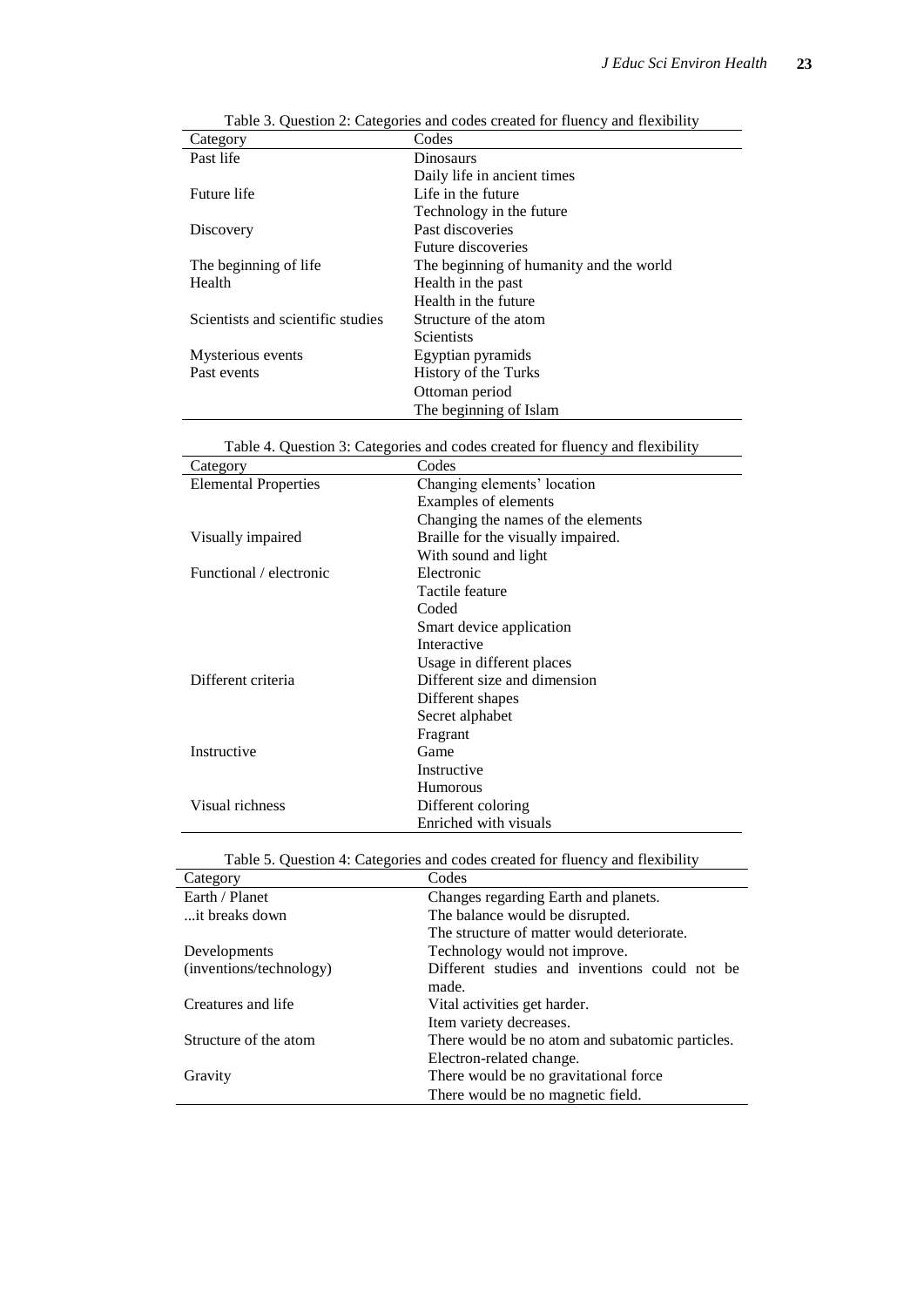| does not occur | Elements, compounds, and mixtures would not    |  |
|----------------|------------------------------------------------|--|
|                | have been formed.                              |  |
|                | Integrity/ objects would not be formed         |  |
|                | There would be no chemical reactions.          |  |
|                | There would be no electricity/electrification. |  |
|                | Magnetism would not have formed.               |  |
|                | Machines would not be used / would not work    |  |
|                | Bonds would not be formed.                     |  |
|                | There is no change of state.                   |  |
|                | Nothing would happen.                          |  |

Question 5 was scored as the sum of the fluency and originality sub-scores. Participants were asked to divide a square into four equal parts, and the participants' drawings were scored. According to this, a sub-score of 3 is given for each drawing with less than a 5% repetition rate, 2 points for a 5-10% repetition rate of drawings, and 1 for each drawing with a repetition rate greater than 10%. Below are the drawings encountered in the Pre-SCT in Figure 2.



Figure 2. Pre-SCT drawings.

Question 6 asks the participants to suggest methods for comparing the reactivity of two metals. Scoring for this question was carried out in over two different sub-scores: fluency + flexibility and originality. Participants received two points for each method they suggested, and an additional two points when they made explanations about the method. The total score was expressed as the method score. Also, each method was sub-scored separately while giving points for originality. While giving scores for originality, a sub-score of 4 was given for each answer with less than a 5% repetition rate for the drawings and of 2 for a 5-10% rate of repetition. Some of the methods suggested by the participants are listed below.

- Reaction state.
- Melting /Heating.
- Ability to attract other metals.
- Resistance.
- Magnetic attractiveness.
- Electrical conductivity.
- Electron donation tendency.
- Position on the periodic table.
- Mass.
- Combustion reactions.
- Reactivity with nonmetals.
- Mixing with different substances.
- Density.
- Using parentheses.
- A neutral bar.
- Reactivity with water.
- Oxidation (Reactivity with Oxygen  $[O_2]$ ).
- Luminosity.
- Measuring precise angles.
- Machinability.
- Research.
- The damage they cause when thrown to the ground.

Question 7 asks the participants to create an experimental setup showing the conservation of mass. Regarding this question, students were expected to make drawings and explanations about their drawings. For the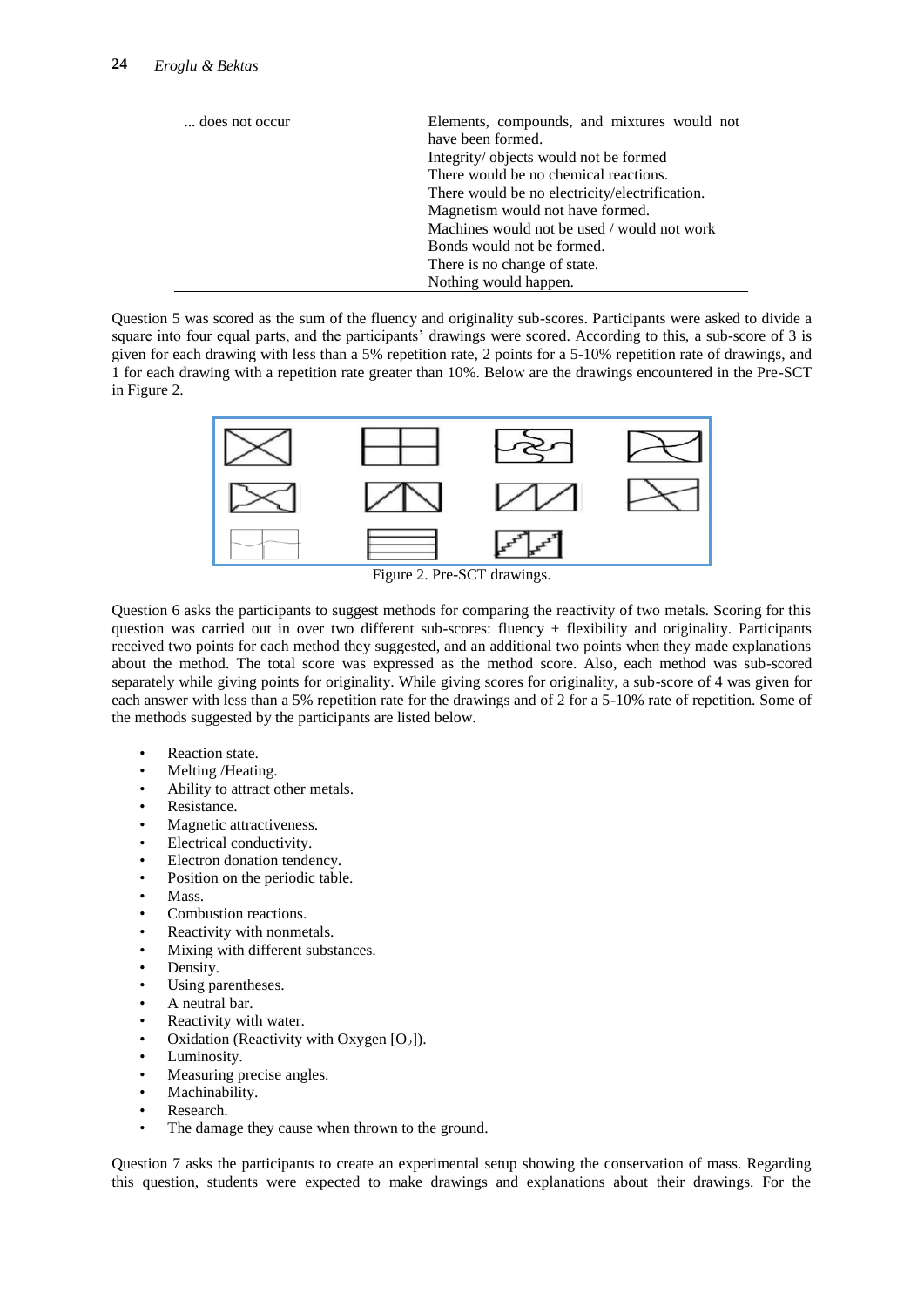experimental drawing setup, a fluency + flexibility sub-score was given for a maximum of 3 points for each criterion (a maximum of 15 points total). In addition, a sub-score of originality between 1 and 5 points was given based on the overall impression. Unrealistic expressions were also scored by consensus as 1 sub-score for the originality. Table 6 lists the criteria that formed for Question 7.

|                 | Table 6. Criteria for Question 7                |
|-----------------|-------------------------------------------------|
| Criteria number | Criteria name                                   |
|                 | Particle-sized display                          |
|                 | Expressing through numbers                      |
|                 | Establishing an experimental setup              |
|                 | Giving examples of elements and using compounds |
|                 | Explanation of the process                      |
|                 | Other (Unrealistic Statements)                  |

#### **Validity and Reliability**

Regarding external validity; the sample size was chosen to reflect the accessible population and to be generalizable to the accessible population. To generalize to the accessible population, the effect size and power of the study were calculated. In addition, regarding the number of participants in the sample, it was acted by the rule of working with at least 10% of the accessible population.

Regarding internal validity; a content validity study was conducted for the data collection tools used in the study. For this purpose, the literature was reviewed and the available tests were listed and evaluated together. The current test was partially arranged according to the "Atom and Periodic System" subject contents. At this stage, the expert opinion of three science educators who are experts in their fields was sought. A pilot study was conducted to test the suitability of the items. Changes made according to the results of the pilot study are mentioned in the data collection tools section.

To prevent elements that threaten internal validity; bias was prevented in assigning the participants to the groups, the sample size was kept large considering the possibility of data loss, sufficient time was left between the pretest and the posttest to prevent the pretest effect, and the implementation was made by a teacher to prevent the researcher from affecting the practice. Reliability analysis was performed for BYT and Cronbach's alpha reliability coefficient was calculated.

## **Results**

#### **Quantitative Findings from the Scientific Creativity Test**

|              |            | Table 7. Pre-SCT and post-SCT normality test analysis results |                    |                   |
|--------------|------------|---------------------------------------------------------------|--------------------|-------------------|
|              |            |                                                               | Kolmogorov-Smirnov |                   |
| <b>Tests</b> | Group      | <b>Statistic</b>                                              |                    |                   |
| Pre-SCT      | Experiment | .060                                                          | 68                 | .200 <sup>°</sup> |
|              | Control    | .145                                                          | 65                 | .002              |
| Post-SCT     | Experiment | .057                                                          | 68                 | $.200*$           |
|              | Control    | .069                                                          | 65                 | $.200*$           |

Table 7 shows the analysis results from the pre-SCT and post-SCT normality tests. The scores can be said to show normal distribution except for the pretest scores from the control group. An evaluation was made for normal distribution by taking into account the criteria mentioned below.

| Table 8. SCT pretest-posttest descriptive statistics values |    |        |      |        |                 |                 |                 |     |
|-------------------------------------------------------------|----|--------|------|--------|-----------------|-----------------|-----------------|-----|
| Group                                                       | n  | Mean   | Mode | Median | <b>Skewness</b> | <b>Kurtosis</b> | Min             | Max |
| Pre-Experiment                                              | 68 | 24.220 | 24   | 24     | $-.061$         | $-.689$         |                 | 40  |
| Pre-Control                                                 | 65 | 22.076 | 20   | 21     | .705            | .892            | 10              | 39  |
| Post-Experiment                                             | 68 | 30.147 | 23   | 30     | .351            | $-.296$         | 13              | 55  |
| Post-Control                                                | 65 | 22.646 |      | 23     | .393            | $-.334$         | $\overline{12}$ | 39  |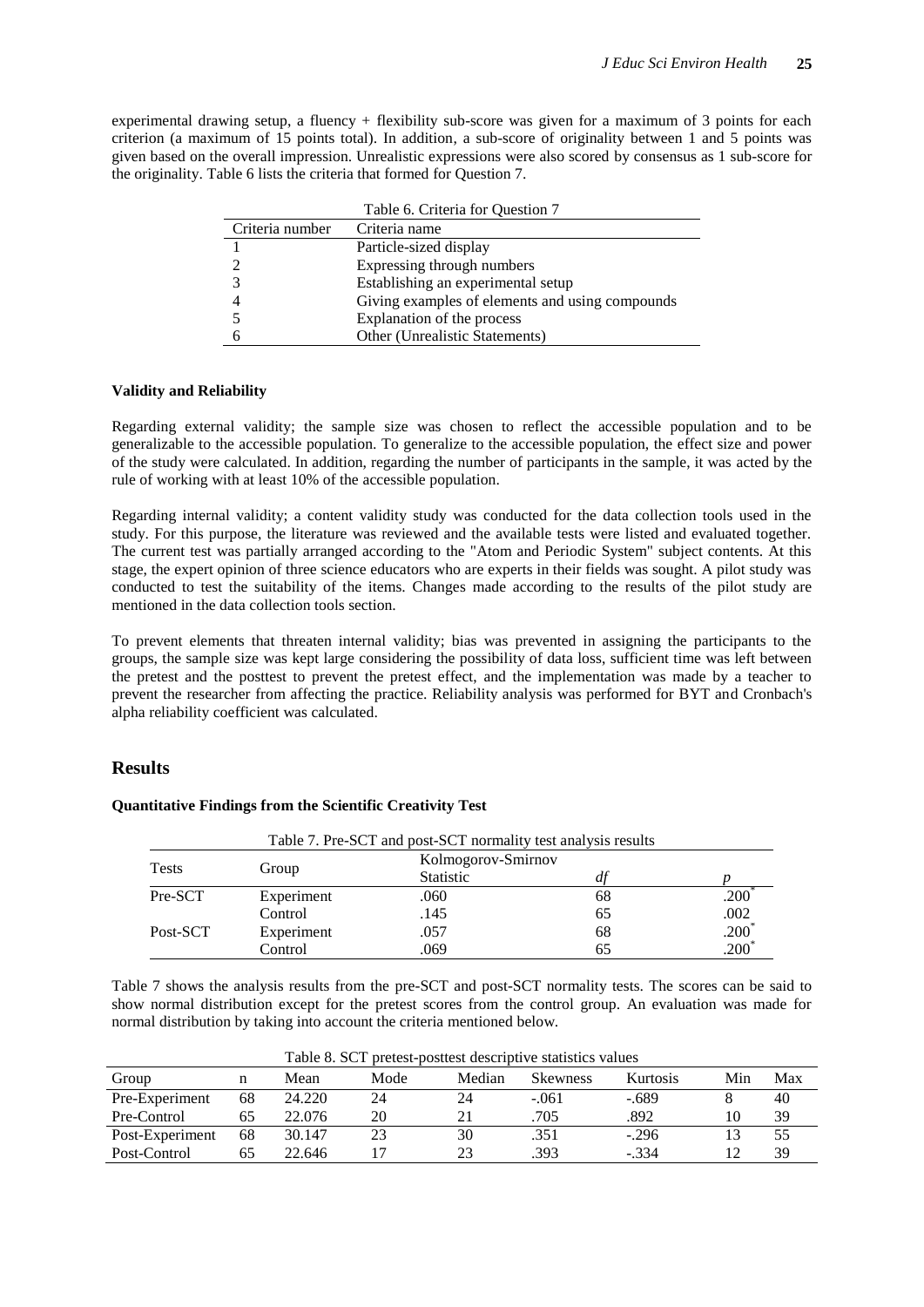Table 8 includes the SCT pretest and posttest arithmetic means, modes, medians, skewness, and kurtosis values. When examining the pretest and posttest results separately in terms of the experimental and control groups, the arithmetic means, modes, and medians appear approximately equal to each other. Also, the skewness and kurtosis values were determined to be between +1 and -1. As a result of these values, the SCT pretest and posttest scores are considered to be normally distributed (Field, 2013).

To meet the assumption of sufficient sampling, a study was conducted with 133 participants from among the accessible population of 1,394 (at least 10% of the accessible population) (Pallant, 2016). Because the same sample is valid for the dimensions of fluency, flexibility, and originality, the assumption of sufficient sampling is met in both cases. Levene's test has been used for the other assumption of homogeneity of variances. According to the Levene test results (t<sub>(131)</sub> = 5.490; p = .004), the alternative *p-value* ( $p = .000$ ) is used due to the significant difference between the groups' variances (Pallant, 2016).

|              |            |    |        |       | Tube, and pendent samples these results regarding the pre-ber-and post-bet-secres |     |      |
|--------------|------------|----|--------|-------|-----------------------------------------------------------------------------------|-----|------|
| <b>Tests</b> | Class      | n  | Mean   | SD    |                                                                                   |     |      |
| Pre-SCT      | Experiment | 68 | 24.220 | 7.915 | 1.827                                                                             | 131 | .070 |
|              | Control    | 65 | 22.076 | 5.440 |                                                                                   |     |      |
| Post-SCT     | Experiment | 68 | 30.147 | 9.234 | 5.490                                                                             | 131 | .000 |
|              | Control    | 65 | 22.646 | 6.308 |                                                                                   |     |      |
| p < 0.05     |            |    |        |       |                                                                                   |     |      |

Table 9. Independent samples t-test results regarding the pre-SCT and post-SCT scores

Table 9 is analyzed separately in terms of the pretest and posttest. Accordingly, no statistically significant difference is found between the Pre-SCT scores for the experimental and control groups (t<sub>(131)</sub> = 1.827;  $p =$ .070). However, a statistically significant difference is found between the Post-SCT scores of the experimental and control groups (t<sub>(131)</sub> = 5.490; p = .000). The average of the scientific creativity scores for the experimental group ( $M = 30.147$ ) on the posttest is significantly higher than the average of the control group ( $M = 22.646$ ).

The observed power is 0.89 and the effect size is .94. The observed power value is greater than the calculated power (0.80). Moreover, the effect size indicates that the learning strategy represents 94% of the variance in the post-test scores. In addition, the effect size was accepted as 0.5 (medium) at the beginning of the study. This value is less than the effect size value (.94) at the end of the study. Therefore, since the observed power is greater than the calculated power and the effect size at the end of the study is greater than the initial effect size, the difference in favor of the experimental group can be generalized to the accessible population and this generalisability is practically significant to provide the external validity (Cohen et al., 2003).

To apply parametric tests in terms of the dimensions of fluency, flexibility, and originality dimensions related to the Post-SCT, the assumptions were checked to see if they were met. Kurtosis and skewness values were examined for normal distribution, and these values were determined to be between +1 and -1. Therefore, the normality assumption for the scores for the sub-dimensions from the Post-SCT has been met.

| Class<br>n |    | Mean   | <i>SD</i> |                         |                   |                      |
|------------|----|--------|-----------|-------------------------|-------------------|----------------------|
| Experiment | 68 | 13.441 | 4.433     |                         |                   |                      |
| Control    | 65 | 9.908  | 2.941     |                         |                   |                      |
| Experiment | 68 | 11.132 | 3.515     |                         |                   |                      |
| Control    | 65 | 8.508  | 2.319     |                         |                   |                      |
| Experiment | 68 | 9.941  | 4.121     |                         |                   |                      |
| Control    | 65 | 7.523  | 3.294     |                         |                   |                      |
|            |    |        |           | 5.439<br>5.104<br>3.746 | 131<br>131<br>131 | .000<br>.000<br>.000 |

Table 10. Independent samples t-test results regarding the groups in terms of the sub-dimensions

 $p < 0.05$ 

Levene's test was used for the other assumption of homogeneity of variances. However, the variances between the groups are not homogeneous in all three dimensions, significance (*p*) values in Table 10 are used to indicate the homogeneity of the variances (Pallant, 2016). When examining Table 10, a statistically significant difference was found between the groups in terms of fluency, flexibility, and originality regarding the scientific creativity scores (Fluency: t<sub>(131)</sub> = 5.439,  $p = .000$ ; Flexibility: t<sub>(131)</sub> = 5.104,  $p = .000$ ; Originality: t<sub>(131)</sub> = 3.746,  $p =$ .000). Therefore, the mean scores for the fluency (13.441), flexibility (11.132), and originality (9.941) subscores of the experimental group in the posttest were found to be higher than the mean scores of the control group.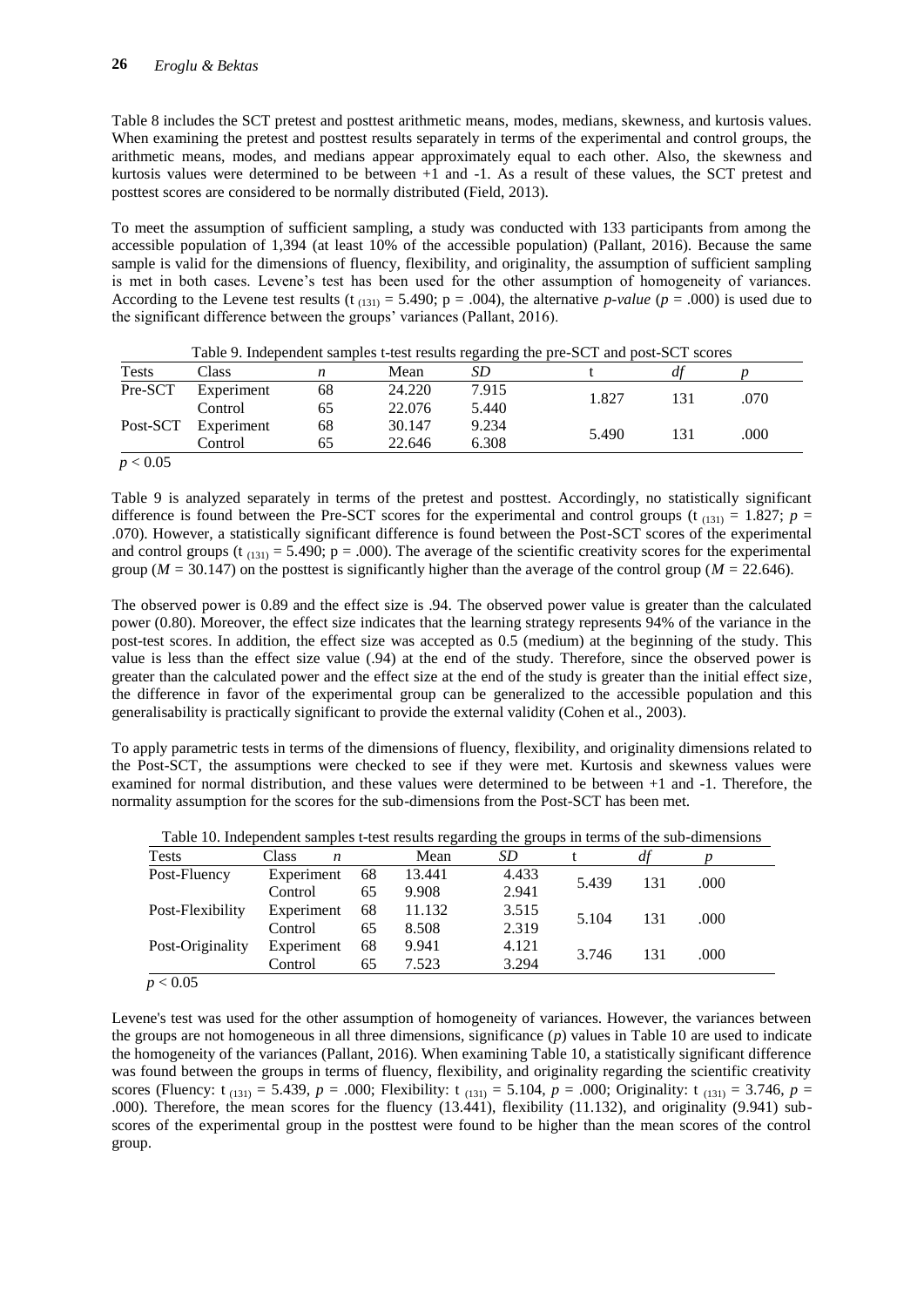The observed power is 0.89 and the effect size values were calculated as .94 for fluency, .88 for flexibility, and .65 for originality. Therefore, the effect size indicates that the learning strategy represents 94% of the variance in the fluency post-test scores. The learning strategy also represents 88% of flexibility posttest scores and 65% of originality post-test scores. Therefore, since the observed power is greater than the calculated power and the effect size values at the end of the study is greater than the initial effect size, the difference in favor of the experimental group can be generalized to the accessible population and this generalisability is practically significant to provide the external validity (Cohen et al., 2003).

#### **Qualitative Findings of the Scientific Creativity Test**

This section involves tables containing the frequency values of participants' expressions and examples of expressions under the codes created for each question in SCT. A limited number of participants' statements are included in the tables, with detailed examinations being made in some cases by including participant expressions not given in the table.

Table 11. Pre-test/post-test codes and fluency scores of the experimental group participants for the 1st question

|                                             |          | Fluency (Frequency) |
|---------------------------------------------|----------|---------------------|
| Codes                                       | Pre-test | Post-test           |
| Chemistry modeling                          | 18       | 33                  |
| Modeling states of matter                   | 4        | 2                   |
| Atomic structure                            | 15       | 45                  |
| Creating an atom model                      |          | 30                  |
| Establishing an experimental setup          | 6        | 11                  |
| Physical-chemical properties of a ping-pong | 9        | 3                   |
| ball                                        |          |                     |
| Use in physics                              | 16       |                     |
| Use in biology                              |          |                     |
| Use in astronomy                            | 31       | 20                  |
| Chemistry material making                   |          |                     |
| Atomic calculations                         |          |                     |
| Historical development of the atom          |          |                     |
| <b>Total Fluency Score</b>                  | 100      | 159                 |

Table 12. Pre-test/post-test flexibility and originality scores of experiment group participants for the 1st question

| E <sub>5</sub>           | Pre-test                                                                                | Post-test                                                                                                                                                                                                                                                                                             |
|--------------------------|-----------------------------------------------------------------------------------------|-------------------------------------------------------------------------------------------------------------------------------------------------------------------------------------------------------------------------------------------------------------------------------------------------------|
| Direct quote             | "Modeling of electrons, neutrons,<br>and atoms can be done with the<br>ping-pong ball." | "We can take advantage of the structural, that is,<br>the physical feature of the ping pong ball. With<br>the ping pong ball; We can model many things<br>like atoms, protons, neutrons, electrons, elements,<br>etc. In the laboratory, a ping pong ball is used as a<br>tool to concretize things." |
| Number of<br>categories  |                                                                                         | 3                                                                                                                                                                                                                                                                                                     |
| Categories name          | Modeling                                                                                | Modeling<br>Material making<br>Features of the ping pong ball                                                                                                                                                                                                                                         |
| <b>Flexibility</b> score |                                                                                         | 3                                                                                                                                                                                                                                                                                                     |
| Originality score        | 0                                                                                       | 3                                                                                                                                                                                                                                                                                                     |

Question 1 is examined in terms of three sub-dimensions: fluency, flexibility, and originality. Tables 11 and Table12 shows that the post-test fluency sub-scores (159) of the participants in the experimental group were higher than the pre-test (100) because they expressed many ideas under more than one code. Looking at the expression of participant E5 from the experimental group, he presented many ideas embedded under many codes, such as "Modelling, Material making and Features of the ping pong ball". Therefore, in addition to fluency scores, post-test flexibility scores (3) are higher than pre-test (1). Finally, when the situation is examined in terms of originality sub-scores; E5 preferred the expressions that he used less frequently in the post-test instead of the expressions he used very frequently in the pre-test (*In the laboratory, a ping pong ball is used as a tool to concretize things*). This increased the originality score in the post-test.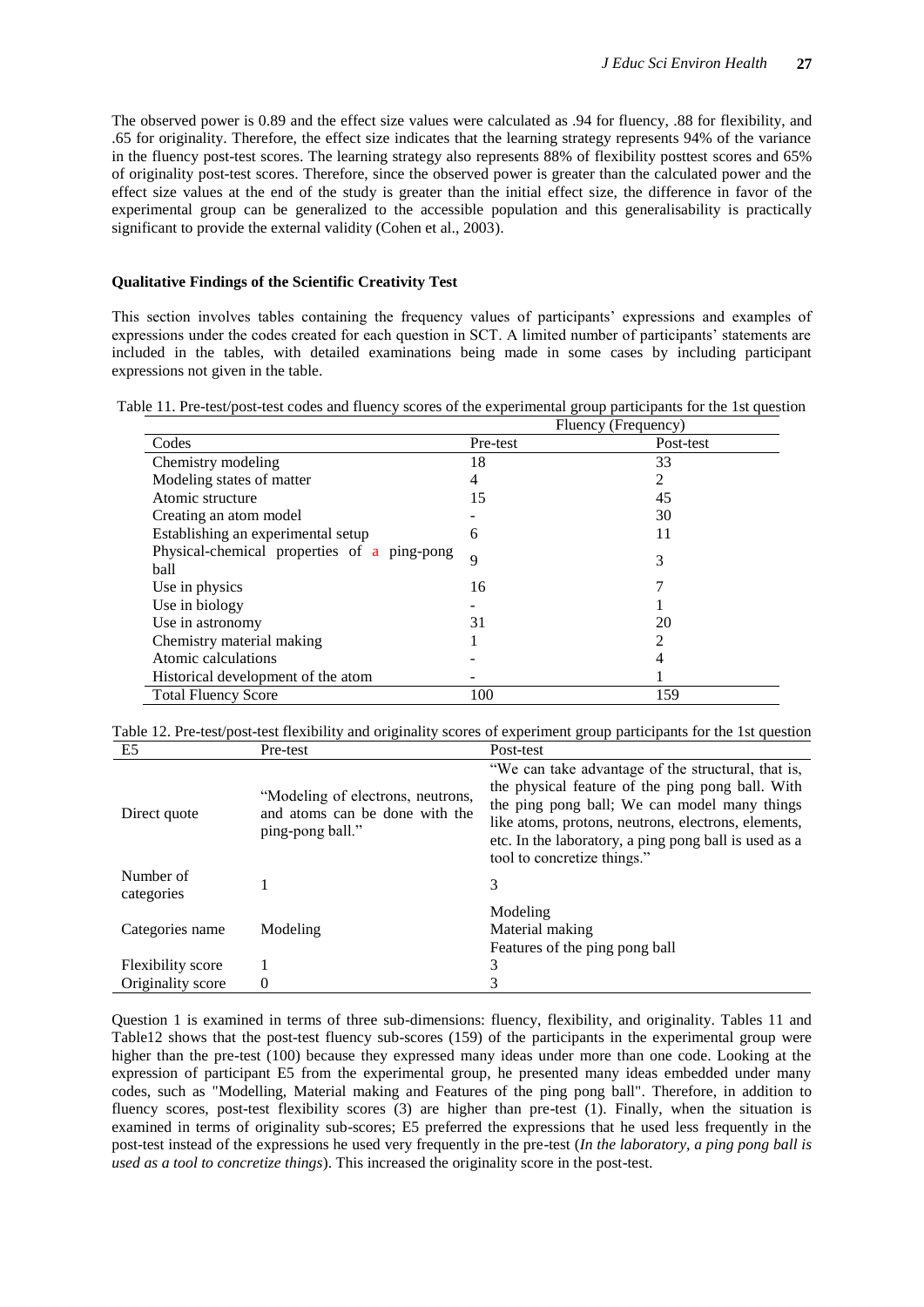|                                         | Fluency (Frequency)         |                |  |  |
|-----------------------------------------|-----------------------------|----------------|--|--|
| Codes                                   | Pre-test                    | Post-test      |  |  |
| Dinosaurs                               |                             | 4              |  |  |
| Daily life in ancient times             | 33                          | 23             |  |  |
| Life in the future                      | 15                          | 8              |  |  |
| Technology in the future                |                             | 8              |  |  |
| Past discoveries                        | 23                          | 23             |  |  |
| Future discoveries                      | 8                           | 13             |  |  |
| The beginning of humanity and the world | 2                           | 4              |  |  |
| Health in the past                      | 5                           | 9              |  |  |
| Health in the future                    | 8                           |                |  |  |
| Structure of the atom                   |                             | 15             |  |  |
| Scientists                              |                             | 31             |  |  |
| Egyptian pyramids                       | 5                           | 4              |  |  |
| History of the Turks                    | 4                           | $\mathfrak{D}$ |  |  |
| Ottoman period                          | 4                           | 2              |  |  |
| The beginning of Islam                  | $\mathcal{D}_{\mathcal{L}}$ |                |  |  |
| <b>Total Fluency Score</b>              | 117                         | 154            |  |  |

Table 13. Pre-test/post-test codes and fluency scores of the experimental group participants for the 2nd question

Table 14. Pre-test/post-test flexibility and originality scores of experiment group participants for the 2nd

| question                 |                                                                                                        |                                                                                                                                                                                                                                   |  |  |  |
|--------------------------|--------------------------------------------------------------------------------------------------------|-----------------------------------------------------------------------------------------------------------------------------------------------------------------------------------------------------------------------------------|--|--|--|
| E8                       | Pre-test                                                                                               | Post-test                                                                                                                                                                                                                         |  |  |  |
| Direct quote             | "How did they communicate and<br>talk in ancient times? Will there<br>be teleportation in the future?" | "How was the atom found? What's the last thing<br>we'll learn about Atom? In addition, I would like to<br>go back to Mendeleev's time and ask how he<br>imagined the location of elements that are not in the<br>periodic table." |  |  |  |
| Number of<br>categories  | $\mathfrak{D}$                                                                                         | 3                                                                                                                                                                                                                                 |  |  |  |
| Categories name          | Past life<br>Scientists and scientific studies                                                         | Discovery<br>Past life<br>Scientists and scientific studies                                                                                                                                                                       |  |  |  |
| <b>Flexibility</b> score | 2                                                                                                      | 3                                                                                                                                                                                                                                 |  |  |  |
| Originality score        |                                                                                                        | 3                                                                                                                                                                                                                                 |  |  |  |

| Table 15. Pre-test/post-test codes and fluency scores of the experimental group participants for the 3rd question |  |  |  |  |  |
|-------------------------------------------------------------------------------------------------------------------|--|--|--|--|--|
|                                                                                                                   |  |  |  |  |  |

|                                    |          | Frequency |  |
|------------------------------------|----------|-----------|--|
| Codes                              | Pre-test | Post-test |  |
| Changing elements' location        | 8        | 13        |  |
| Examples of elements               | 4        | 7         |  |
| Changing the names of the elements | 7        | 11        |  |
| Braille for the visually impaired  | 5        | 13        |  |
| With sound and light               | 11       | 18        |  |
| Electronic                         | 3        | 4         |  |
| Tactile feature                    |          | 3         |  |
| Coded                              |          | 3         |  |
| Smart device application           |          |           |  |
| Interactive                        |          |           |  |
| Usage in different places          | 3        |           |  |
| Different size and dimension       | 4        | 12        |  |
| Different shape                    | 6        | 4         |  |
| Secret alphabet                    |          |           |  |
| Fragrant                           |          |           |  |
| Game (puzzle, riddle)              |          | 5         |  |
| Instructive                        | 13       | 6         |  |
| <b>Humorous</b>                    |          | 3         |  |
| Different coloring                 | 11       | 9         |  |
| Enriched with visuals              | 14       | 12        |  |
| <b>Total Fluency Score</b>         | 89       | 131       |  |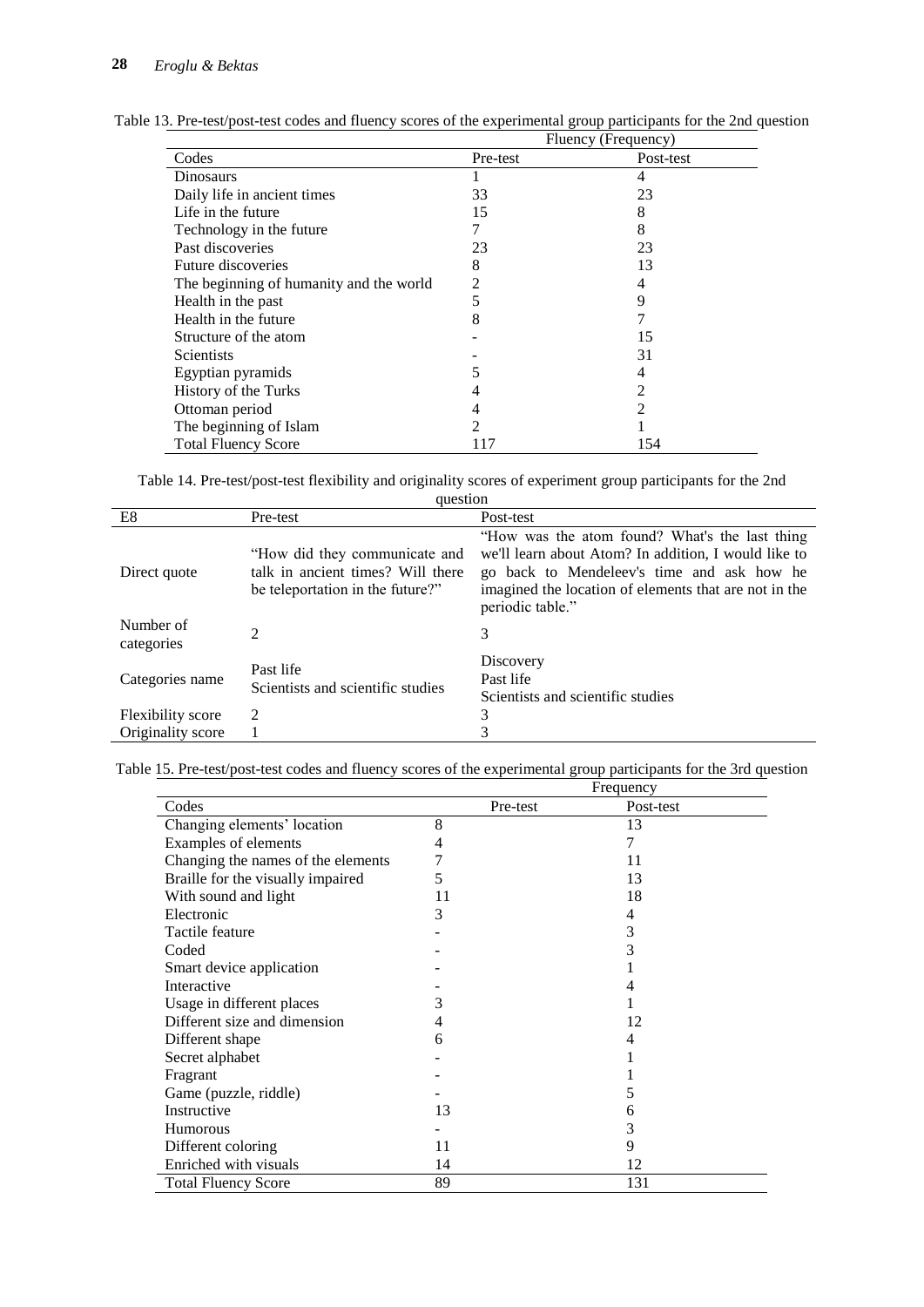| E9                      | Pre-test                                                                                         | Post-test                                                                                     |
|-------------------------|--------------------------------------------------------------------------------------------------|-----------------------------------------------------------------------------------------------|
| Direct quote            | ʻH<br>used to<br>make embossed<br>pictures with special functions<br>for the visually impaired." | "I used to emboss for the visually impaired. I'd do<br>3D. I'd write in the secret alphabet." |
| Number of<br>categories |                                                                                                  | 3                                                                                             |
| Categories name         | For the visually impaired                                                                        | For the visually impaired<br>Different size and size<br>Hidden alphabet                       |
| Flexibility score       |                                                                                                  | 3                                                                                             |
| Originality score       |                                                                                                  | 4                                                                                             |

| Table 16. Pre-test/post-test flexibility and originality scores of experiment group participants for the 3rd |  |  |
|--------------------------------------------------------------------------------------------------------------|--|--|
| auestion                                                                                                     |  |  |

| Table 17. Pre-test/post-test codes and fluency scores of the experimental group participants for the 4th question |  |  |
|-------------------------------------------------------------------------------------------------------------------|--|--|
|                                                                                                                   |  |  |

| racio 177110 tool post tost could and fracincy scores of the experimental group participants for the 4th question | Fluency (Frequency) |           |
|-------------------------------------------------------------------------------------------------------------------|---------------------|-----------|
| Codes                                                                                                             | Pre-test            | Post-test |
| Changes regarding Earth and planets                                                                               | 15                  | 13        |
| The balance would be disrupted                                                                                    |                     | 4         |
| The structure of matter would deteriorate                                                                         | 2                   | 6         |
| Technology would not improve                                                                                      |                     | 9         |
| Different studies and inventions could not be made                                                                | 2                   | 8         |
| Vital activities get harder                                                                                       |                     | 13        |
| Item variety decreases                                                                                            |                     |           |
| There would be no atom and subatomic particles                                                                    | 2                   | 15        |
| Electron related change                                                                                           |                     | 11        |
| There would be no gravitational force                                                                             | 6                   | 10        |
| There would be no magnetic field                                                                                  | 5                   |           |
| Elements, compounds, and mixtures would not have been formed                                                      | 5                   | 5         |
| Integrity/objects would not be formed                                                                             |                     | 3         |
| There would be no chemical reactions                                                                              | 5                   |           |
| There would be no electricity/electrification                                                                     |                     | 5         |
| Magnetism would not have formed                                                                                   | 10                  | 8         |
| Machines would not be used / would not work                                                                       | 16                  | 13        |
| Bonds would not be formed                                                                                         |                     | 11        |
| There is no change of state                                                                                       |                     |           |
| Nothing would have happened                                                                                       |                     |           |
| <b>Total Fluency Score</b>                                                                                        | 75                  | 149       |

Table 18. Pre-test/post-test flexibility and originality scores of experiment group participants for the 4th

| question                   |                                             |                                                                                                                                                                                                                                                                   |  |
|----------------------------|---------------------------------------------|-------------------------------------------------------------------------------------------------------------------------------------------------------------------------------------------------------------------------------------------------------------------|--|
| E31                        | Pre-test                                    | Post-test                                                                                                                                                                                                                                                         |  |
| Direct quote               | would<br>There<br>be<br>no<br>electricity." | "Since the earth would not have a magnetic field,<br>weather events would not develop. There would be<br>no deviation in the cathode rays. Electrons would be<br>in the nucleus. Protons would revolve around<br>electrons. There would be no Crocks experiment." |  |
| Number<br>of<br>categories |                                             | 3                                                                                                                                                                                                                                                                 |  |
| Categories name            | does not occur                              | does not occur<br>Earth/Planet<br>Structure of the atom                                                                                                                                                                                                           |  |
| Flexibility score          |                                             | 3                                                                                                                                                                                                                                                                 |  |
| Originality score          | $\theta$                                    | 5                                                                                                                                                                                                                                                                 |  |

Table 13 and Table 14 show the post-test scores of fluency, flexibility, and originality for question 2. Participants asked more detailed questions in the post-test. For example, E8 asked a question about Mendeleev's imagination and increased the flexibility score in the post-test. Fluency scores increased in the post-test. Eight different codes were mentioned in the post-test (see Table 15). Similarly, flexibility scores of participants increased such as E9. In addition, the participants presented very detailed and unusual thoughts. Thus, their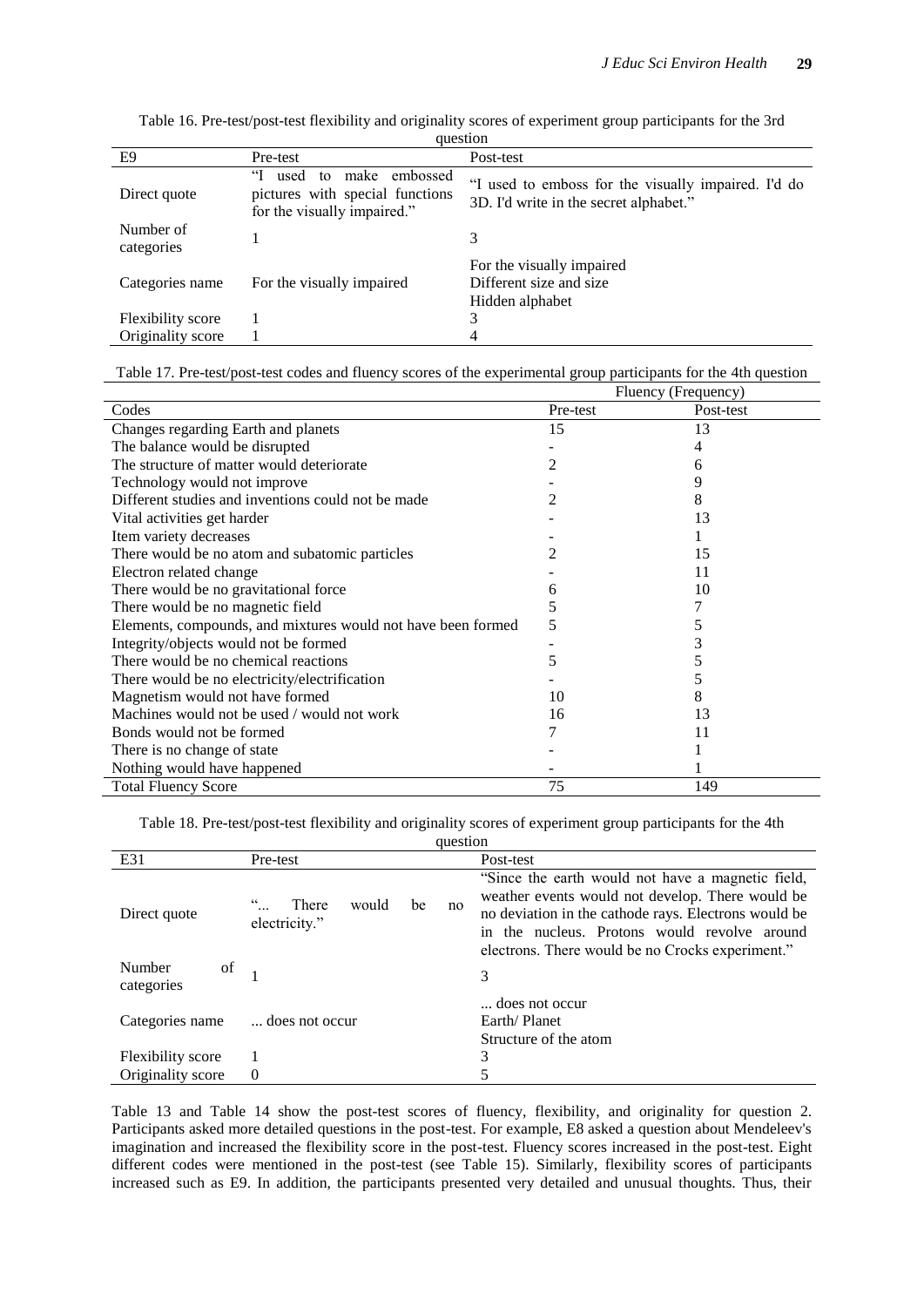originality scores increased as well in the post-test (see Table 16). For instance, E9 made rare statements by mentioning 3D features and the secret alphabet in the post-test.

Fluency scores increased in the post-test. For example, the E31's fluency score was 1 in the pre-test and 5 in the post-test. Nine different codes regarding fluency were mentioned in the post-test (see Table 17). Similarly, flexibility scores of participants increased such as E31. The participants mostly associated the question with "atom and subatomic particles", and they used the names of scientists or the experiments they conducted while explaining their thoughts. For example, E31 put forward the extraordinary view that *"the Crocks experiment could not be done"*. This increased the originality score in the post-test.



Figure 3. Posttest drawings from the experimental group related to SCT Question 5



Figure 4. Comparison of SCT experimental group's pretest and posttest drawings

Question 5 of the SCT asks participants to divide a square into four equal parts to test their problem-solving skills. The participants in the experimental group suggested 36 different methods for a division operation. They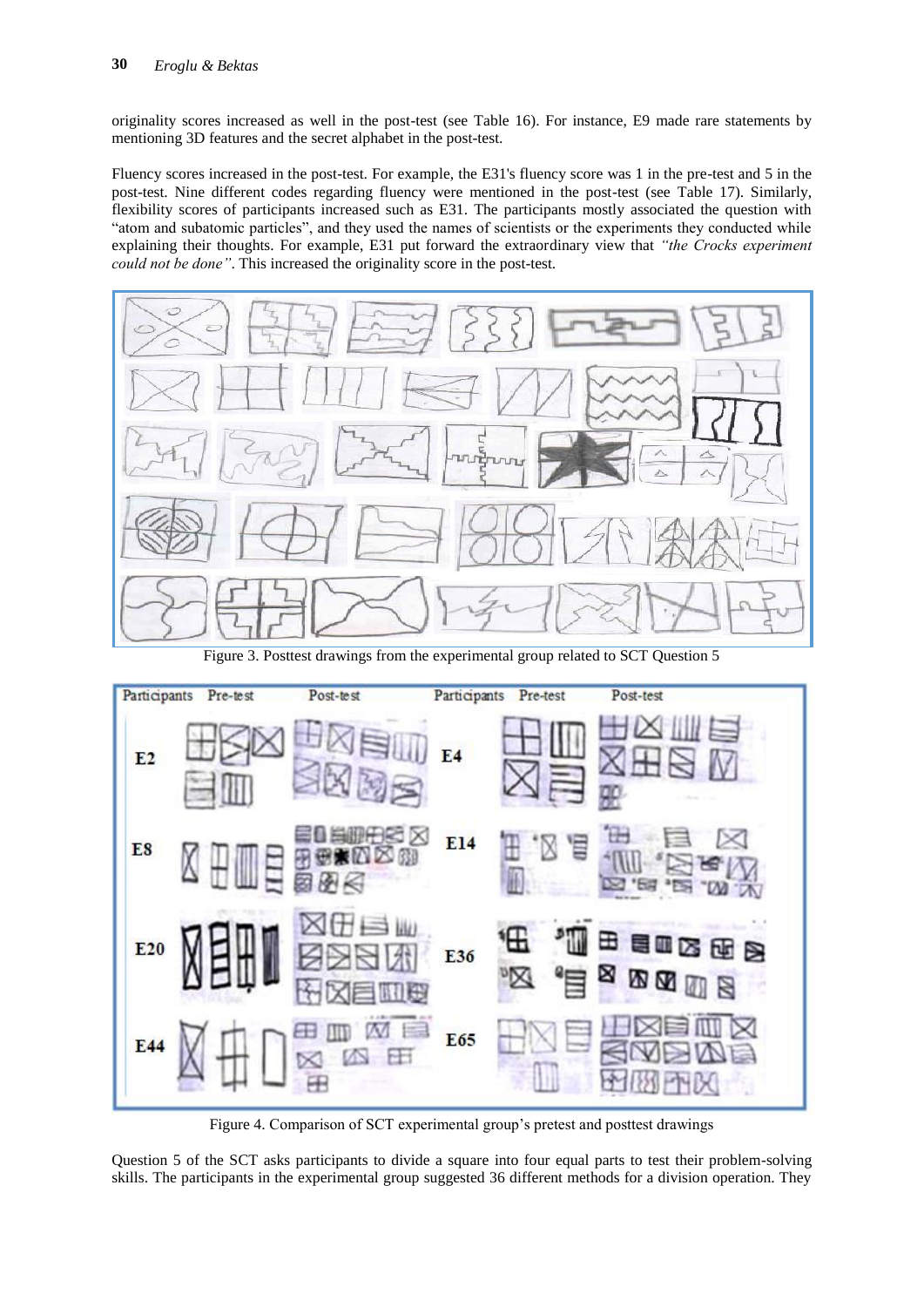offer many different drawing suggestions (see Figure 3). From this point of view, participants suggested multiple (fluency) and uniquely different (originality) drawings. Experimental group participants increased the number of suggested methods (fluency) in the posttest drawings and produced more original drawings.

Table 19. Pre-test/post-test codes and frequency scores of the experimental group participants for the 6th question

|                                                     |         | Frequency       |
|-----------------------------------------------------|---------|-----------------|
| Methods suggest                                     | Pretest | Posttest        |
| Reactive states                                     | 8       | Melting/heating |
| Melting/heating                                     |         | 2               |
| Can be attracted by a magnet                        | 16      | 12              |
| Don't look at electrical conductivity               | 21      | 17              |
| Electron donation tendency                          |         |                 |
| Its place on the periodic table                     | 2       | 25              |
| <b>Mass</b>                                         |         | 2               |
| Reactivity with acids                               |         | 8               |
| Reactivity with water                               |         | 4               |
| Luminosity                                          |         | 2               |
| Machinability                                       | 6       | 4               |
| Physical state                                      |         |                 |
| <b>Reaction</b> rate                                |         | 14              |
| According to the product at the end of the reaction |         | 2               |
| Compounding                                         |         | 3               |
| Durability                                          | 4       |                 |
| Other                                               | 4       | $\mathfrak{D}$  |
| Total                                               | 75      | 115             |

Table 20. Pre-test/post-test method (fluency + flexibility) and originality scores of experiment group participants for the 6th question

| E38                            | Pretest                                                                                                                      | Posttest                                                                                                                                                                                                                                                |  |
|--------------------------------|------------------------------------------------------------------------------------------------------------------------------|---------------------------------------------------------------------------------------------------------------------------------------------------------------------------------------------------------------------------------------------------------|--|
| Direct quote                   | "I'll try to shoot it with a<br>magnet. Whichever one holds<br>well<br>is<br>Td.<br>good.<br><sub>it</sub><br>electrocuted." | "I would experiment with the magnet. The<br>metallic character increases as you go down the<br>periodic table. I would put them both in a liquid<br>where the metal would react and look at their<br>reaction times. It reacts more quickly and is more |  |
|                                |                                                                                                                              | active."                                                                                                                                                                                                                                                |  |
| Number of methods<br>suggested |                                                                                                                              | 3                                                                                                                                                                                                                                                       |  |
| Methods suggested              | Being able to be pulled by a<br>magnet.                                                                                      | Being able to be pulled by a magnet.<br>The place of the element on the periodic table.<br>The state of reacting or not.                                                                                                                                |  |
| Method score                   | 4                                                                                                                            | 8                                                                                                                                                                                                                                                       |  |
| Originality score              | 0                                                                                                                            | 6                                                                                                                                                                                                                                                       |  |

For Question 6, the qualitative findings of the experimental group are presented in Tables 19 and 20. These tables show the pretest/posttest comparisons of the experimental group in terms of the dimensions of scientific creativity. While evaluating 6 questions, the statements of the participants were evaluated in terms of method score and originality sub-score. Unlike the pretest, it is seen that the participants conduct experiments to test metals for reactivity. In addition, in the posttest, different from the pretest, the participants presented different statements under codes such as "according to the final product of the reaction, reaction rate, and compound formation". When the statement of E38 is examined, it is seen that the participant suggested many methods. This situation caused the participant's method score in the pretest (4) to increase in the posttest (8). In addition, since the expressions such as *"looking at the reaction rate"* among the suggested methods are rare, the originality score of the participant also increased in the posttest (6).

In the post-test for this question, it was observed that some participants drew detailed figures regarding the method suggestions. The drawings were accepted as explaining the proposed method and this caused their method scores to increase. Quotations of the experimental group participants' methods of comparing metals are shown in Figure 5 below.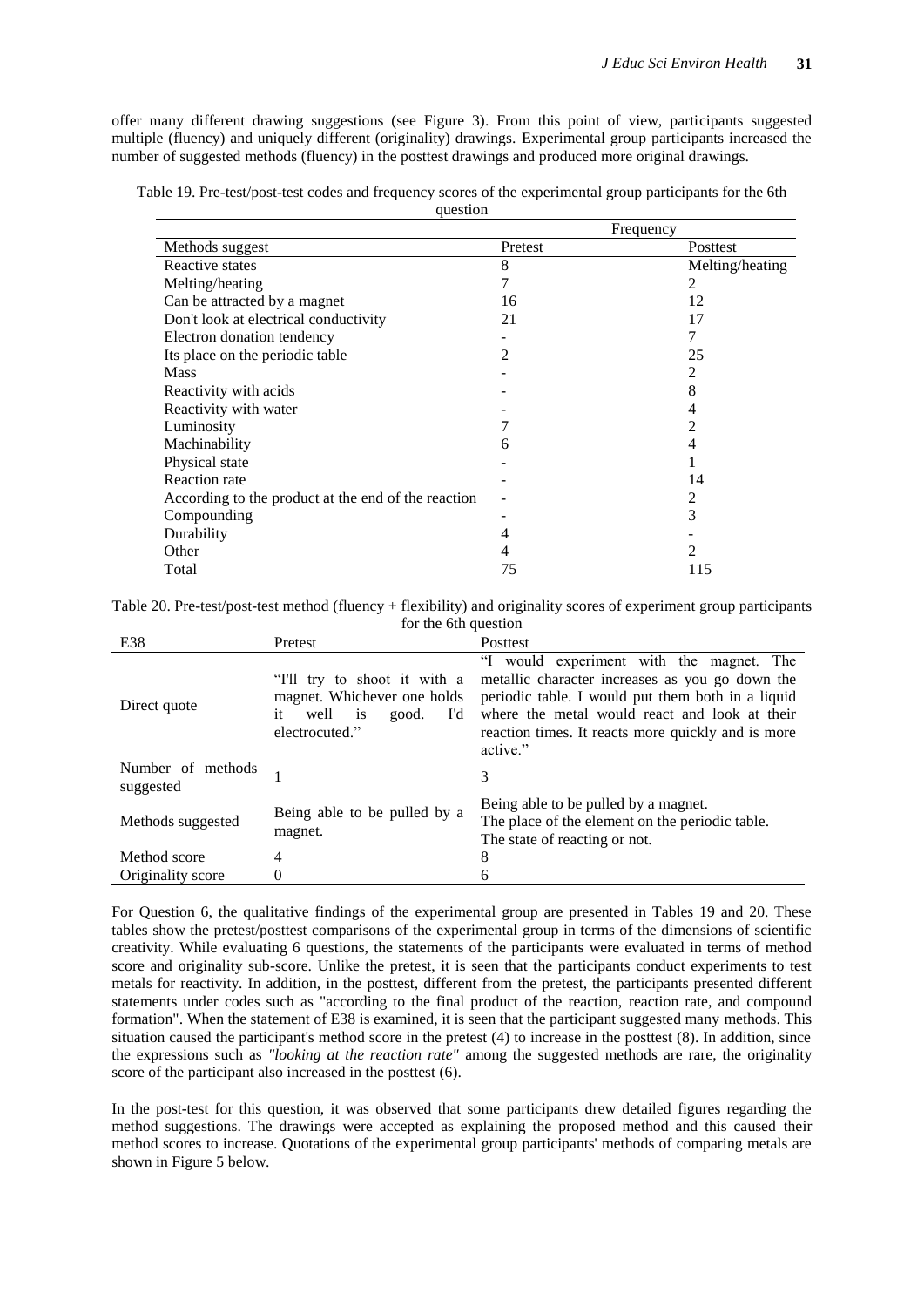

Figure 5. Drawings from some of the experimental group participants for Question 6

According to Figure 5 when looking at the experimental group participants' expressions, they were observed to make use of the properties of metals, explain the method they defend with detailed expressions and support their thoughts with drawings to compare the reactivity's of metals. This situation supports the increase in their method score compared to the control group.



Figure 6. Question 7: pretest and posttest drawings from the experimental group participants.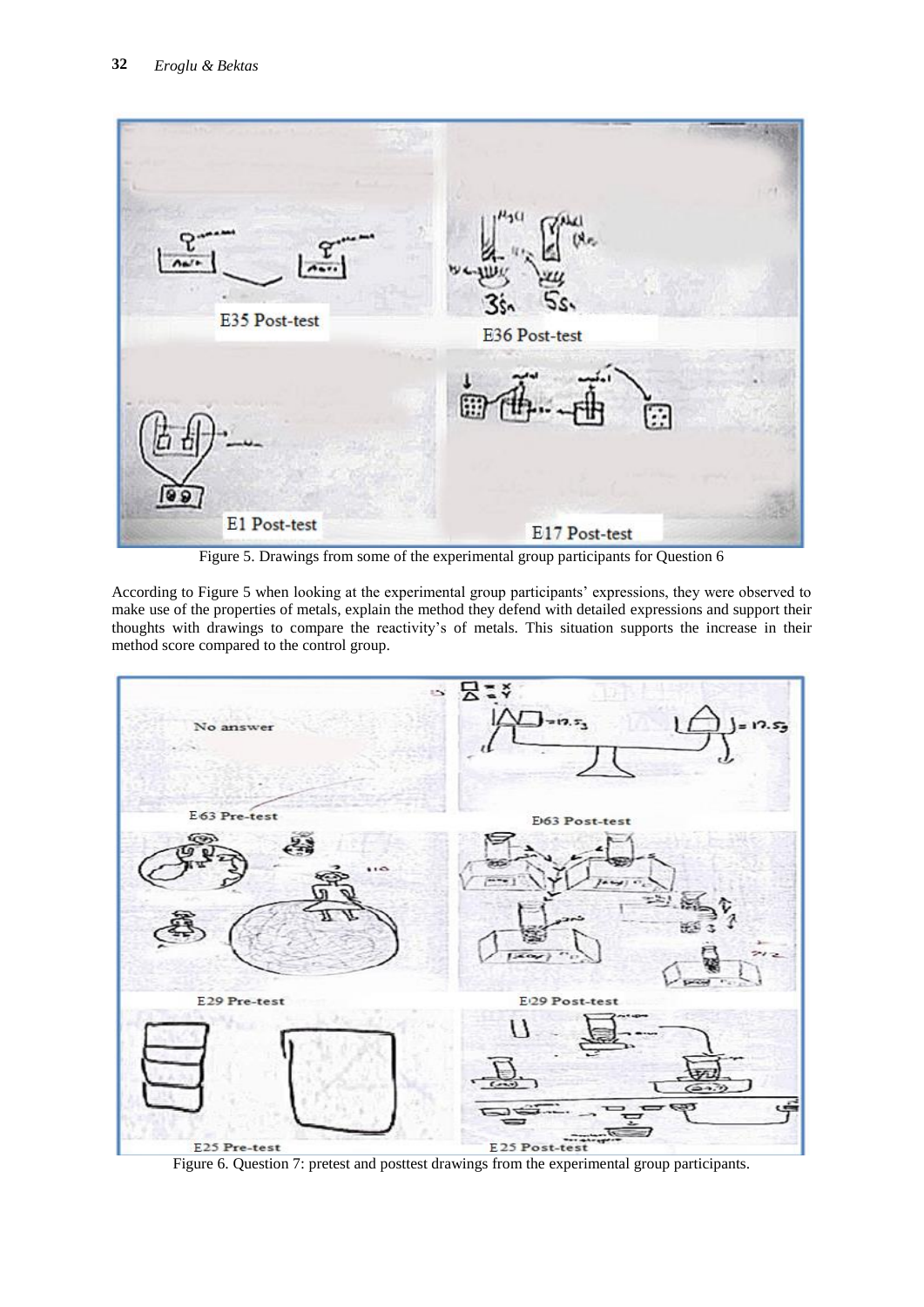When examining the sample drawings in Figure 6, all participants in the pretest are seen to have generally made drawings relating the conservation of mass to making measurements on the earth and the moon. However, when examining Figure 7 in terms of the experimental group participants' drawings in the posttest, they were found to have tried to show the conservation of mass using different experimental setups; they were observed to have symbolized elements and compounds at the micro-level and taken into account gas releases that may occur as a result of the reaction. When examining the experimental setups from the experimental group participants in Figure 7, the method / experimental setup scores are seen to be high due to meeting the previously determined criteria (criteria: *Particle-sized display, expressing through numbers, establishing an experimental setup, and Giving examples of elements and using compounds*).

### **Discussion and Conclusions**

The research shows that STEM-based learning activities have a significant effect on the scientific creativity skills of the experimental group. A significant difference is found between the groups in terms of scientific creativity scores in favor of the experimental group. When examining the relevant studies in the literature, many studies are seen on attempts to develop participants' scientific creativity (e.g. Özkök, 2005; Siew, et al., 2015; Walsh, Anders, & Hancock, 2013). Among these studies, Özkök (2005) stated the use of technology and the interdisciplinary approach to increase students' scientific creativity. This situation supports the results from this study, which uses technology and attempts to present an interdisciplinary perspective. However, when examining the studies in the literature, studies are seen to have been conducted on the effect of STEM education on scientific creativity (Barry & Kanematsu, 2006, 2007; Henriksen, 2014; Kanematsu & Barry, 2016; Walsh, Anders, & Hancock, 2013). When considering the results from Walsh, Anders, and Hancock's (2013) study, they stated creativity to be able to be developed through education and the environment factor to be important in developing creativity. In addition, they emphasized that creative learning environments developed about STEM will increase students' creativity. This study has attempted to present students with STEM-based activities developed as well as rich and creative learning environments to improve students' creativity. In this way, the students thought differently and used their imaginations. Similarly, the results from Henriksen's (2014) study, which associated STEM and creativity, stated STEM disciplines to be related to creativity, and the creativity of successful people in these fields to also be high. The results from the current study support the results from Henriksen's (2014) study.

In conclusion, to sum up, in this study, students sought many different solutions to the problems they encountered in their daily lives to improve their scientific creativity. In addition, rich learning environments were created with STEM-based activities and students could easily express their thoughts and imaginations. In addition, students were allowed to demonstrate their productivity. In other words, STEM-based activities led students to generate many ideas (fluency), to look at the same problem situation from different perspectives (flexibility), and to produce original solutions (originality).

This study has shown students' scientific creativity to have improved in the sub-dimensions of fluency, flexibility, and originality. In the literature, Barry and Kanematsu's (2007) study on scientific creativity and STEM stated that students' creativity would improve through STEM activities. This study involved many STEM activities (e.g., STEM activities that enable students to design with different materials enabled them to develop their creativity skills). Through these activities, students were able to generate a large number of ideas (fluency) and design products by revealing different perspectives (flexibility and originality). The participants' posttest statements given in the findings section also support all three sub-dimensions being developed.

According to Hu and Adey (2002), fields such as science, mathematics, engineering, and technology require the use of imagination by their nature and provide rich thinking opportunities, enable the development of scientific creativity, and form creative products. According to Hu and Adey (2002), scientific creativity is defined as the thinking skill that enables original ideas to be produced with an interdisciplinary perspective. Based on the scientific creativity model developed by Hu and Adey (2002), this study developed students' scientific creativity using STEM-based activities, an approach that uses different disciplines such as science, mathematics, engineering, and technology together. In this way, the STEM approach has been suggested as a way for students to generate original ideas.

## **Recommendations**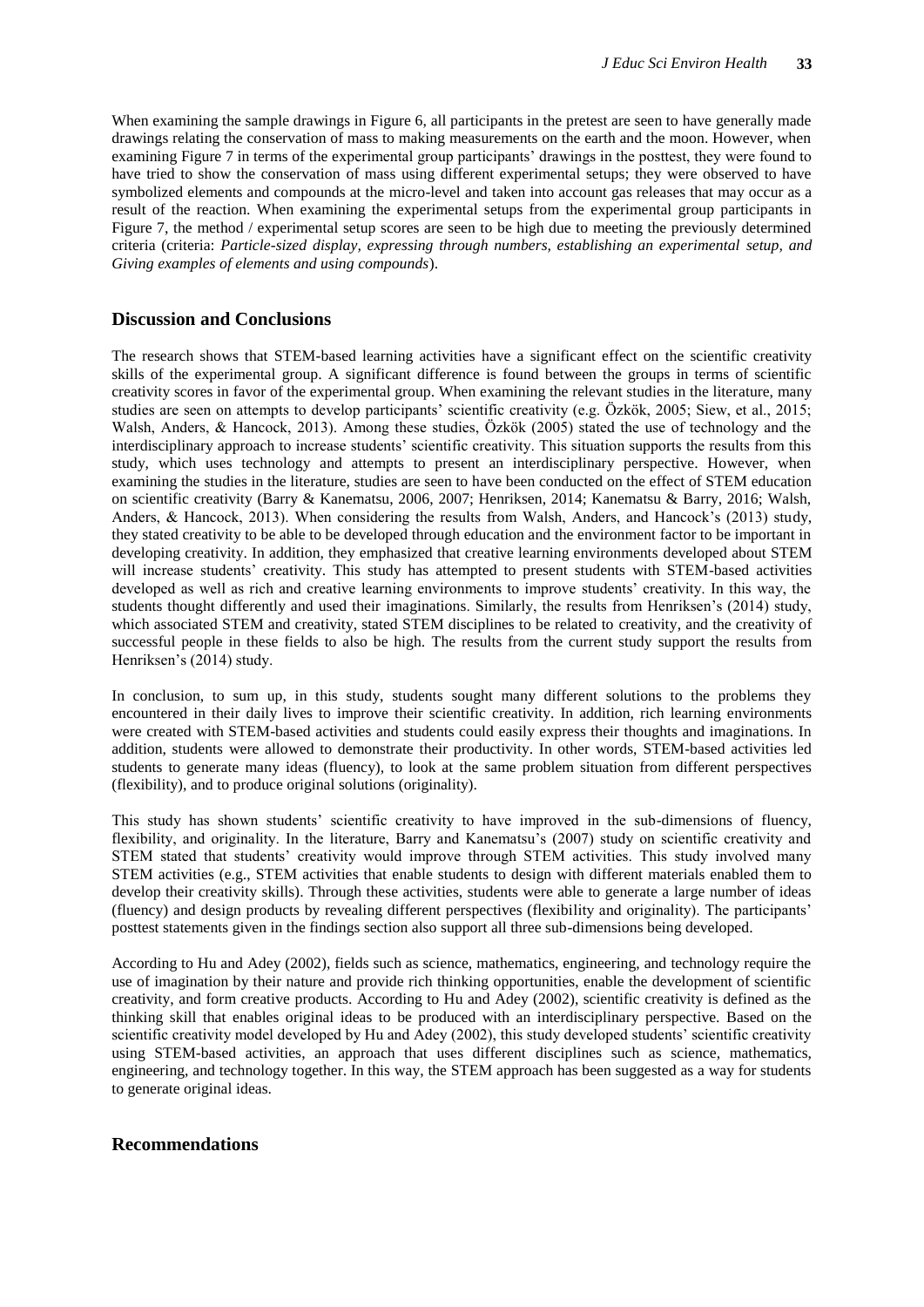In this study, students' scientific creativity skills were developed for fluency, flexibility, and originality using STEM activities. For this reason, STEM activities that enable students to generate ideas, view events from different angles and make original designs should be planned, and such activities should be frequently included in chemistry lessons. In addition, STEM activities should be supported with open-ended questions.

Limited STEM activities are found to have been developed due to the subject being studied. Again, due to the nature of a subject's contents, activities for design creation (e.g., periodic table design) are not in the form of a design from scratch but are limited to different additions. Therefore, creating STEM activities for different subjects that allow students to design from scratch is recommended.

### **Scientific Ethics Declaration**

We, the authors, declare that the scientific ethical and legal responsibility of this article published in the JESEH journal belongs to the authors.

#### **Acknowledgments**

This study is produced from the doctoral dissertation of the first author in the advisory of the second author.

## **References**

- Alexander, P. A. (1992). Domain knowledge: Evolving themes and emerging concerns. *Educational Psychology, 27*, 33-51.
- Atasoy, B., Kadayıfçı, H., & Akkuş, H. (2007). Öğrencilerin çizimlerinden ve açıklamalarından yaratıcı düşüncelerinin ortaya konulması (Çizimler ve açıklamalar yoluyla yaratıcı düşünceler). *Journal of Turkish Educational Sciences*, *5*(4), 679-700.
- Azizoğlu, N., Aslan, S., & Pekcan, S. (2015). The periodic system and teaching with analogies model: the effects of teaching method, gender, and motivation on students' achievement. *Elementary Education Online*, *14*(2), 472-488. http://ilkogretim-online.org.tr<http://dx.doi.org/10.17051/io.2015.39450>
- Barry, D. M., & Kanematsu, H. (2006). The international program to promote creative thinking in chemistry and science. *The Chemist*, *83*(2), 10-14.
- Barry, D. M., Kanematsu, H., Lawson, M., Nakahira, K., & Ogawa, N. (2017). Virtual STEM activity for renewable energy. *Procedia Computer Science*, *112*, 946-955. [http://dx.doi.org/10.1016/j.procs.2017.08.130.](http://dx.doi.org/10.1016/j.procs.2017.08.130)
- Boden, M.A. (1994). What is creativity? In M.A. Boden (Ed.), *Dimensions of creativity* (pp. 75-117).
- Bybee, R. W., & Landes, N. M. (1990). Science for life & living: An elementary school science program from biological sciences curriculum study. *The American Biology Teacher*, *52*(2), 92-98.
- Chen, Q. L., Xu, T., Yang, W. J., Li, Y. D., Sun, J. Z., Wang, K. C., ... & Qiu, J. (2015). Individual differences in verbal creative thinking are reflected in the precuneus. *Neuropsychologia*, *75*, 441-449.
- Cohen, J., Cohen, P., West, S. G., & Aiken, L. S. (2003). *Applied multiple regression/correlation analysis for the behavioral sciences* (3rd ed.). Lawrence Erlbaum Associates.
- Cole, D., & Espinoza, A. (2008). Examining the academic success of Latino students in science technology engineering and mathematics (STEM) majors. *Journal of College Student Development*, *49*(4), 285-300.
- Corbin, J. M., & Strauss, A. (1990). Grounded theory research: Procedures, canons, and evaluative criteria. *Qualitative Sociology*, *13*(1), 3-21.
- Creswell, J. W., & Clark, V. L. P. (2015). *Designing and conducting mixed methods research*. Sage publications.
- Daud, A. M., Omar, J., Turiman, P., & Osman, K. (2012). Creativity in science education. *Procedia-Social and Behavioral Sciences*, *59*, 467-474. [http://dx.doi.org/10.1016/j.sbspro.2012.09.302.](http://dx.doi.org/10.1016/j.sbspro.2012.09.302)
- Deniş Çeliker, H., & Balım, A. (2012). Adaptation of scientific creativity test to Turkish and its assessment criteria *Usak University Journal of Social Sciences, 5*(2), 1-21.
- Dugger, W. E. (2010). Evolution of STEM in the United States (Paper) Presented at the 6th *Biennial International Conference on Technology Education Research* on Dec 8-11, 2010 in Australia.
- English, L. D. (2017). Advancing elementary and middle school STEM education. *International Journal of Science and Mathematics Education*, *15*(1), 5-24.
- Field, A. (2013). *Discovering Statistics Using IBM SPSS Statistics, 4th edition,* Washington, DC: Sage.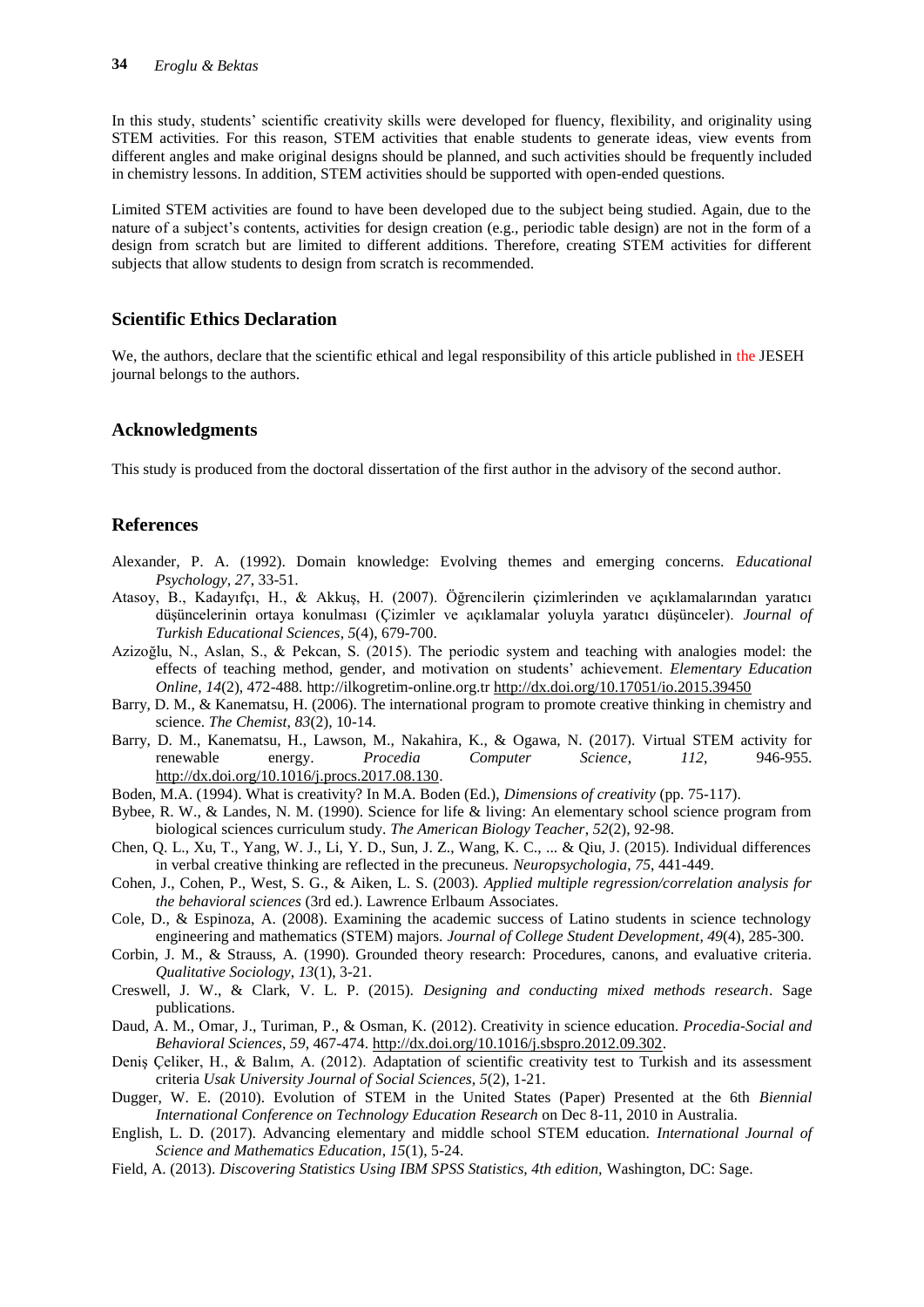Fosnot, C. T. (2013). *Constructivism: Theory, perspectives, and practice*. Teachers College Press.

- George, D., & Mallery, P. (2001). *SPSS for Windows Step by Step*, *3rd edition,* Boston, MA, USA: Allyn and Bacon.
- Glück, J., Ernst, R., & Unger, F. (2002). How creatives define creativity: Definitions reflect different types of creativity. *Communication Research Journal, 14*(1), 55-67.
- Guilford, J. P. (1988). Some changes in the structure-of-intellect model. *Educational and Psychological Measurement*, *48*(1), 1-4.
- Hadzigeorgiou, Y., Fokialis, P., & Kabouropoulou, M. (2012). Thinking about creativity in science education. *Creative Education*, *3*(5), 603-611. [http://dx.doi.org/10.4236/ce.2012.3508.](http://dx.doi.org/10.4236/ce.2012.3508)
- Henriksen, D. (2014). Full STEAM ahead: Creativity in excellent STEM teaching practices. *The STEAM Journal*, *1*(2), 1-7.
- Hinkle, D. E., Wiersma, W., & Jurs, S. G. (2003). *Correlation: A measure of a relationship. In Applied statistics for the behavioral sciences* (5th ed.). Houghton Mifflin Company.
- Hu, W., & Adey, P. (2002). *A* scientific creativity test for secondary school students. *International Journal of Science Education, 24*(4), 389-403.
- Hu, W., Wu, B., Jia, X., Yi, X., Duan, C., Meyer, W., & Kaufman, J. C. (2013). Increasing students' scientific creativity: The "learn to think" intervention program. *The Journal of Creative Behavior*, *47*(1), 3-21.
- Kanematsu, H., & Barry, D. M. (2016). STEM and creativity. *In STEM and ICT Education in Intelligent Environments* (pp. 15-23). Springer, Cham.
- Kang, D., Park, J. &Hong, H. (2015). Changes in the number of ideas depend on the time when conducting scientific creativity activities. *Journal of Baltic Science Education, 14* (4), 448-459.
- Kelley, T. R., & Knowles, J. G. (2016). A conceptual framework for integrated STEM education. *International Journal of STEM education*, *3*(1), 1-11. [http://dx.doi.org/10.1186/s40594-016-0046-z.](http://dx.doi.org/10.1186/s40594-016-0046-z)
- Lewis, T. (2005). Creativity is a framework for the design/problem-solving discourse in technology education. *Journal of Technology Education*, *17*(1), 35-52.
- Lin, C., Hu, W., Adey, P., & Shen, J. (2003). The influence of CASE on scientific creativity. *Research in Science Education*, *33*(2), 143-162.
- Marshall, C. & Rossman, G. B. (2006). *Designing qualitative research* (4th Edition). USA: Sage Publications.
- Martins, E.C., & Terblanche, F. (2003) "Building organizational culture that stimulates creativity and innovation", *European Journal of Innovation Management, 6*(1), 64-74.
- Merriam, S.B. (2013). *Qualitative research: A guide to design and implementation. (S. Turan, Trans). Nobel Academic Publishing (Original work published 2009).*
- Moravcsik, M. J. (1981). Creativity in science education. *Science Education*, *65*(2), 221-27.
- Nuangchalerm, P. (2018). STEM education and Kolb's learning styles. *Journal of Community Development Research (Humanities and Social Sciences), 11*(2), 11-17.
- Ostler, E. (2012). 21st century STEM education: A tactical model for long-range success. *International Journal of Applied Science and Technology*, *2*(1), 28-33.
- Özkök, A. (2005). Effects of interdisciplinary creative problem-solving teaching program on creative problemsolving skills. *Hacettepe University Journal of Education*, *28*, 159-167.
- Pallant, J. (2016). *SPSS kullanma klavuzu spss ile adım adım veri analizi.* (S. Balcı ve B. Ahi, Trans). Anı Yayıncılık (Original work published 2013).
- Selby, E. C., Shaw, E. J., & Houtz, J. C. (2005). The creative personality. *Gifted Child Quarterly*, *49*(4), 300- 314.
- Semmler, L., & Pietzner, V. (2017). Creativity in chemistry class and in general–German student teachers' views. *Chemistry Education Research and Practice*, *18*(2), 310-328. [http://dx.doi.org/10.1039/c6rp00230g.](http://dx.doi.org/10.1039/c6rp00230g)
- Siew, N. M., Chong, C. L., & Lee, B. N. (2015). Fostering fifth graders' scientific creativity through problembased learning. *Journal of Baltic Science Education*, *14*(5), 655-669. [https://doi.org/10.33225/jbse/15.14.655.](https://doi.org/10.33225/jbse/15.14.655)
- Tabachnick, B. G., & Fidell, L. S. (2013). Using multivariate statistics (6<sup>th</sup>eds). Pearson.
- Thompson, S. K. (1990). Adaptive cluster sampling. *Journal of the American Statistical Association*, *85*(412), 1050-1059.
- Torrance, E. P. (1984). The role of creativity in the identification of the gifted and talented. *Gifted Child Quarterly*, *28*(4), 153-156.
- Torrance, E.P. (1990). *Torrance test of creative talent.* Beaconville, IL: Scholastic Testing Service.
- Urban, K. K. (2005). Assessing creativity: The test for creative thinking-drawing production (TCT-DP). *International Education Journal*, *6*(2), 272-280.
- Van Manen, M. (2007). Phenomenology of practice. *Phenomenology & Practice, 1*(1), 11-30.